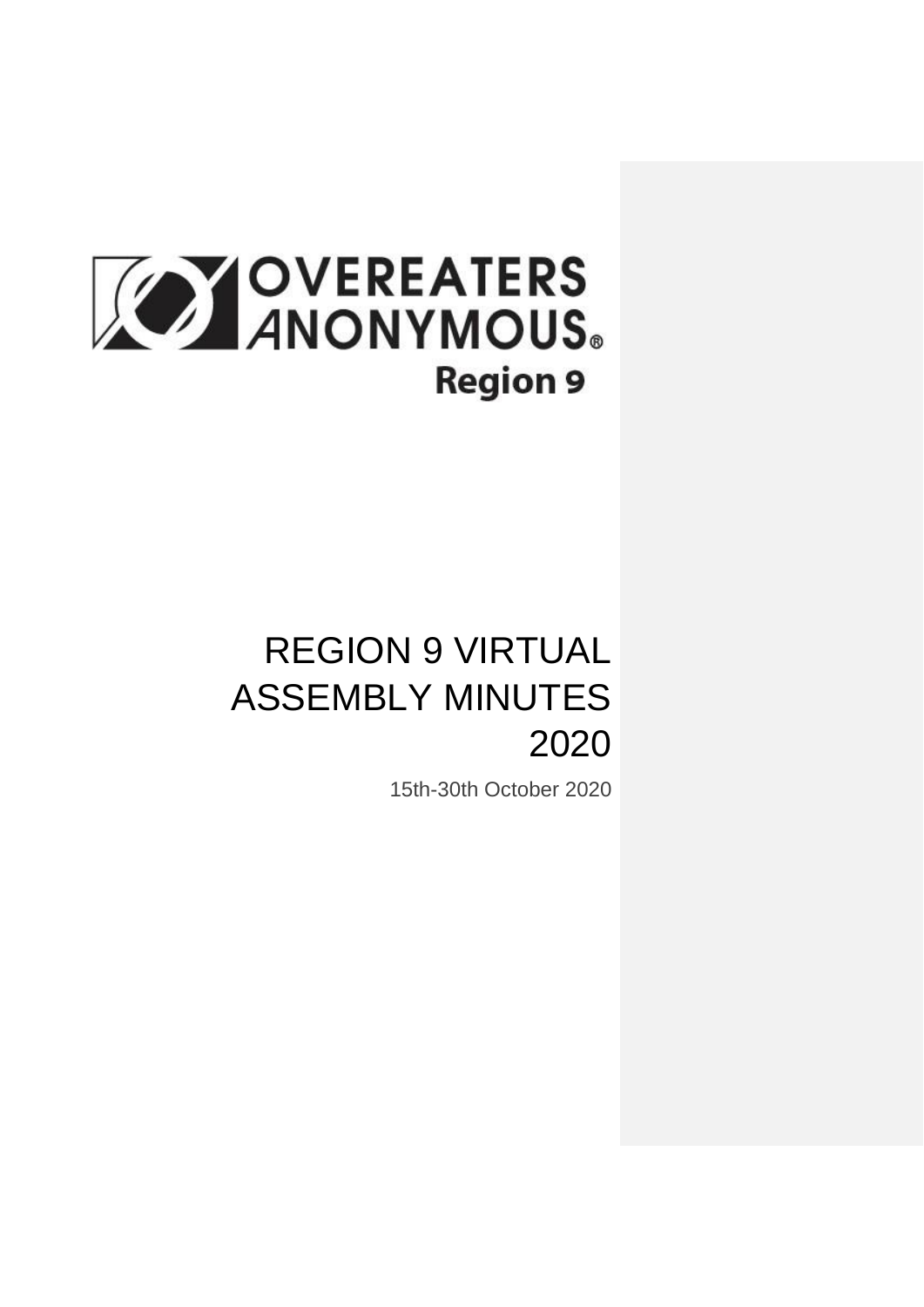## **Thursday October 15th, 2020**

#### **08:00-10:00 INTRODUCTORY SESSION (SESSION 1)**

The Chair of Region 9, David S welcomed the representatives to the 39<sup>th</sup> R9 Annual Assembly in OA's 60<sup>th</sup> year.

#### *Opened with the Serenity prayer in Russian and English*

**Readings:** *Twelve Steps (Darren), Twelve Traditions (G Kristin), Twelve Concepts of OA service (Irene), R9 Statement of Purpose (Loudovika).*

#### **Getting Started**

- The Chair introduced the other Board members Alexandra D, Treasurer, Bernie R9 Secretary, Alexandra S, R9 Communications Officer and Vasiliki, R9 Trustee. and Mel the R9 Banker.
- Thank you expressed to the R9 Board, to the Virtual Assembly organising committee, to Vassiliki, our R9 Trustee, to Francene our Parliamentarian, and to all the Reps and Visitors
- Special Welcome to Green Dots
- Special Welcome to service bodies participating in R9 Assembly for first time: Iran NSB, Coastal IG SA, Sharon IG Israel, Moscow IG, Russia, Barcelona IG, Spain.
- Special mention of former Region 9 Chairs Francene, Susan, Stella and Adele, and former R9 Trustee Esti.
- Explanation of the term Service Bodies to include all Intergroups, National Service Boards and Language Service Boards. Reminder about Vital Link. Zoom meeting (on Service Structure in OA) to be scheduled before our next session.
- Explanation of Zoom etiquette: reminder to review the Ground Rules
- Explanation regarding email process and deadline (19.10.) for questions related to Officer Reports, motions about new literature and GDPR Policy, Nominations for Board positions and Committee assignment request and voting

#### **Roll call by the Secretary:**

Representatives 27: Irene (Austria IG), Nadja (DDOA), Christina (Greek NSB), Amodini (Piraeus IG Greece), Kika (Thessalonika IG), Loudovika (OA Greece NSB), Aniko (First Hungarian IG), G Kristin (Iceland NSB), Ehsan (Iran NSB), Marie (Spirit of Hope Ireland IG), Anna S (OA Israel Sharon IG), Esti (NSB Israel), Ricki (Shfela Israel IG), Yifat (Shfela Israel IG), Daniela (Piemonte IG), Guilia (Intergruppo Sud Italia), Emilia (Italian NSB), Terese (Oslo IG), Fidana (OA Mosco IG), Kim (Coastal IG), Ilanit (Gauteng IG), Viviana (Barcelona IG), Mel (West of England IG), Jill (South Coast IG), Darren (South & East England IG), Stella (Heart of England IG), Margaux (BSN OA France).

Excludes Regula (Non-Affiliated Group Lausanne from Switzerland) and Alexis from R9 WhatsApp GCC) for now (discussion of voice & vote follows later) = 27 voting reps

Board: 4 board members.

Trustee: 1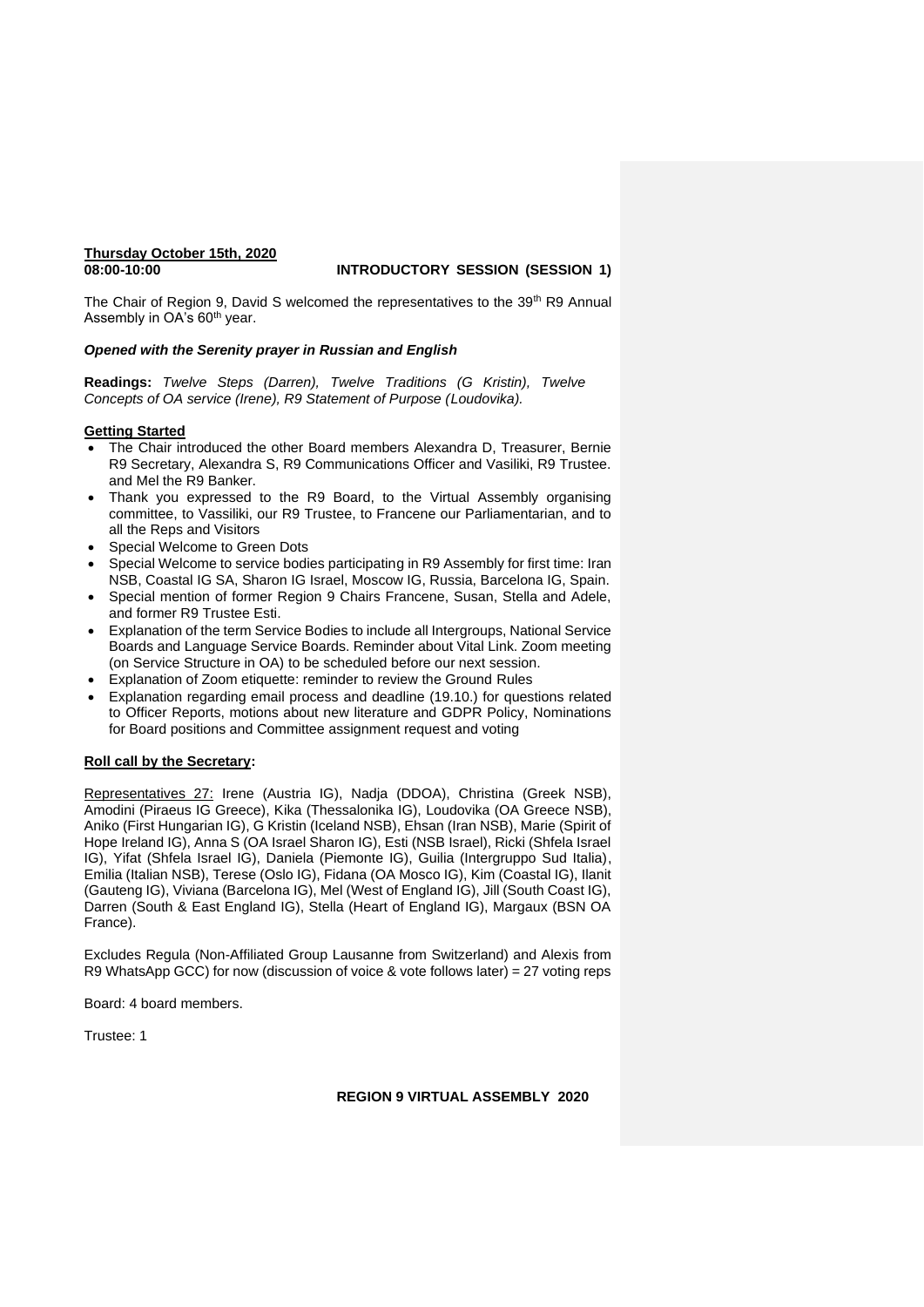Parliamentarian: 1

Visitors at start: not captured.

27 voting reps present + 4 board members. Also 1 trustee (voice but no vote).

15 countries represented: Austria, France, Germany, Greece, Hungary, Iceland, Iran, Ireland, Israel, Italy, Norway, Russia, South Africa, Spain, UK and Wales (Please note Wales noted here but counted as part of UK). Excludes Switzerland (unaffiliated) before Vote.

#### **Credentials Report**

Total number of voting members present:

27 reps (Excludes Lausanne Group & GCC IG) and 3 voting board members. Needed to constitute a Quorum: five (5) countries.

We have 15 countries and therefore have a quorum. Quorum declared and accepted.

#### **Unaffiliated Meetings & Virtual Service Bodies (Voice & Vote)**

Group Lausanne sought representation. Discussion and votes taken. Regula from OA Group Lausanne was given a voice (29 votes *for* / 1 vote *against*) and a vote (25 votes *for* & 4 vote *against*) and by the assembly in accordance with BL Article IV Membership:

2b(iii) Gives a Voice, Article IV 2a(vi) Gives a Vote.

GCC IG – made up of OA membership of several R9 WhatsApp meetings, which were a R9 initiative. Large proportion of the members reside in R9. Discussion and vote taken. Alexis from GCC IG was given a voice (27 votes *for* & 1 vote *against*) and a vote (27 votes *for* and 3 *against*).

#### **Updated Credentials Report**

Total number of voting members present: 29 reps + 3 board members =32 voting members Needed to constitute a Quorum: five (5) countries. Sixteen (16) countries represented (with Switzerland now included).

#### **Committees**

The Chair explained the 3 official R9 Committees – *Translations*, *Twelfth Step Within*, and *Loving the Differences*, as well as other ad hoc committees such as the *GDPR committee* and a *Virtual Assembly Committee*. Last year the *STC* (*Service, Traditions and Concepts) Committee* was created and will resume in the future.

Introductions of the Committees: The Committtee Chair shared for one minute about their committee: Translations (Esti), TSW (Stella), LTD (Alexandra D), STC (Alexandra W)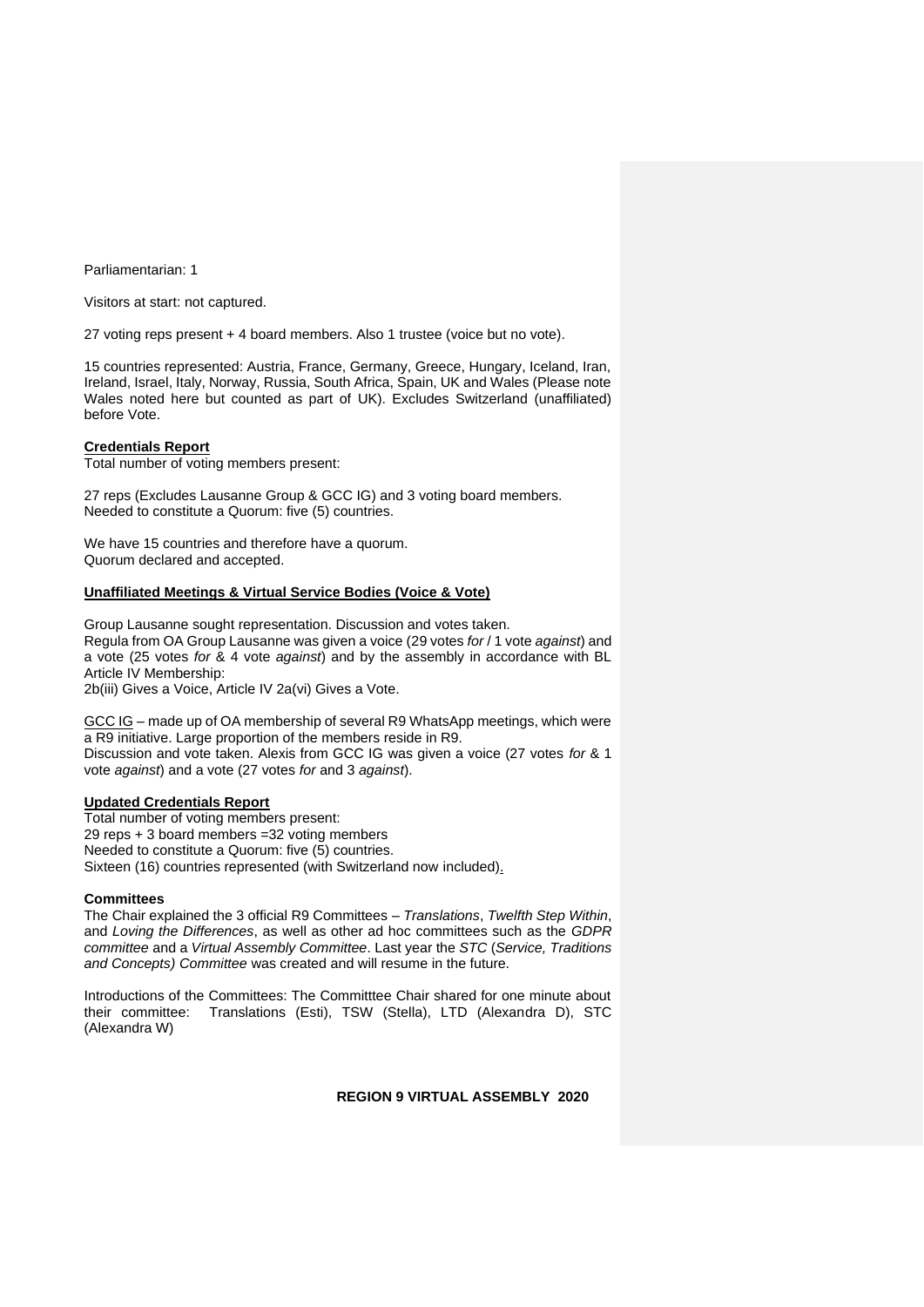#### **Announcements**

The Chair made announcements regarding Fellowship meetings over the next two weeks and the delegate support fund applications for WSBC.

*Session closed with the Serenity Prayer in Russian and English.*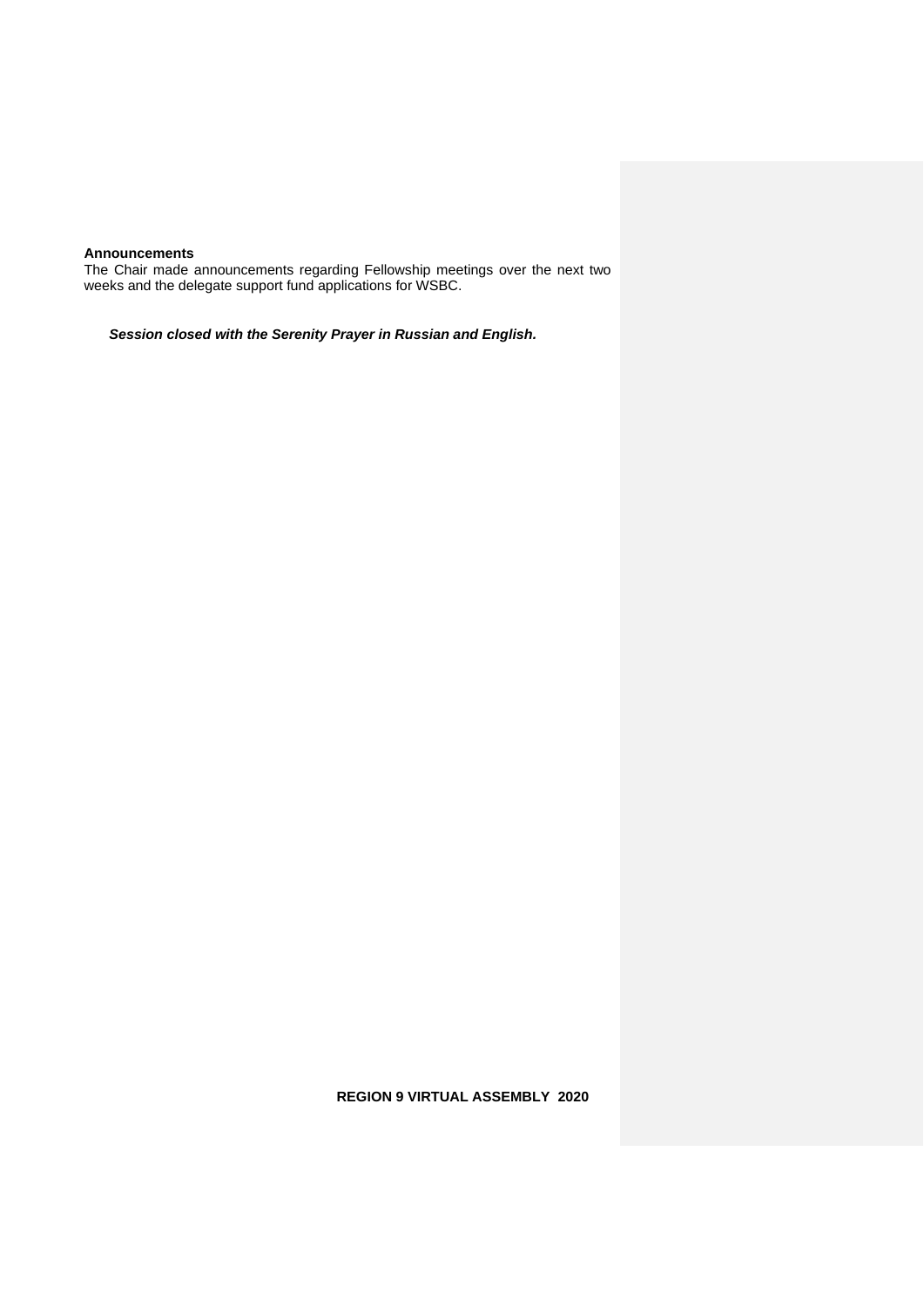#### **Thursday, October 29th 2020**

#### **08:00 – 10:00 ASSEMBLY SESSION 2**

**Serenity Prayer:** Guilia said the Serenity Prayer in Italian and then English.

The Chair welcomed everyone and the following readings were read:12 Steps, 12 Traditions, 12 Concepts, Region 9 Statement of Purpose, Voices of Recovery.

#### **Credentials Report**

SECRETARY did the roll call out (call out of names of registered Reps to make sure they were all present).

The credentials report was presented and a quorum was confirmed (at least 5 countries is required for a quorum).

The total number of voting members present was:

28 Representatives

\_\_\_\_3\_\_\_\_ Board Members (not incl Chair) (Chair votes elections only) **\_\_\_ 31\_\_\_ TOTAL VOTING MEMBERS**

#### **Non-Voting Members: Trustee, Parliamentarian**

The Chair welcomed back everyone and thanked the fun and fellowship subcommittee and everyone who gave service for the fellowship meetings over the past two weeks.

The amended agenda was sent out via email prior to this session with proposed changes as in our opening session two weeks ago we did not manage to cover all the material that we were hoping to.

The Assembly was invited to carry out the process of approving the amended Agenda for the remaining part of Assembly.

#### **Review of AMENDED Agenda**

The Chair asked if there are any other proposed changes to the agenda? The chair asked if anyone has any objections to these changes?

Stella mentioned that the budget meeting is on the agenda before the committees meet which makes it is difficult to ask for an amendment to the budget if the committees need to do so.

The Chair proposed to amend the agenda.

A vote was taken first for the proposed amendment to allow personal sharing instead of an Ask it session. This was adopted 28/2.

Two votes took places concerning two types of amendments to allow the committees meet before the budget workshop. The option to switch Session 4 to Session 3 was adopted as the proposed amendment 20/11.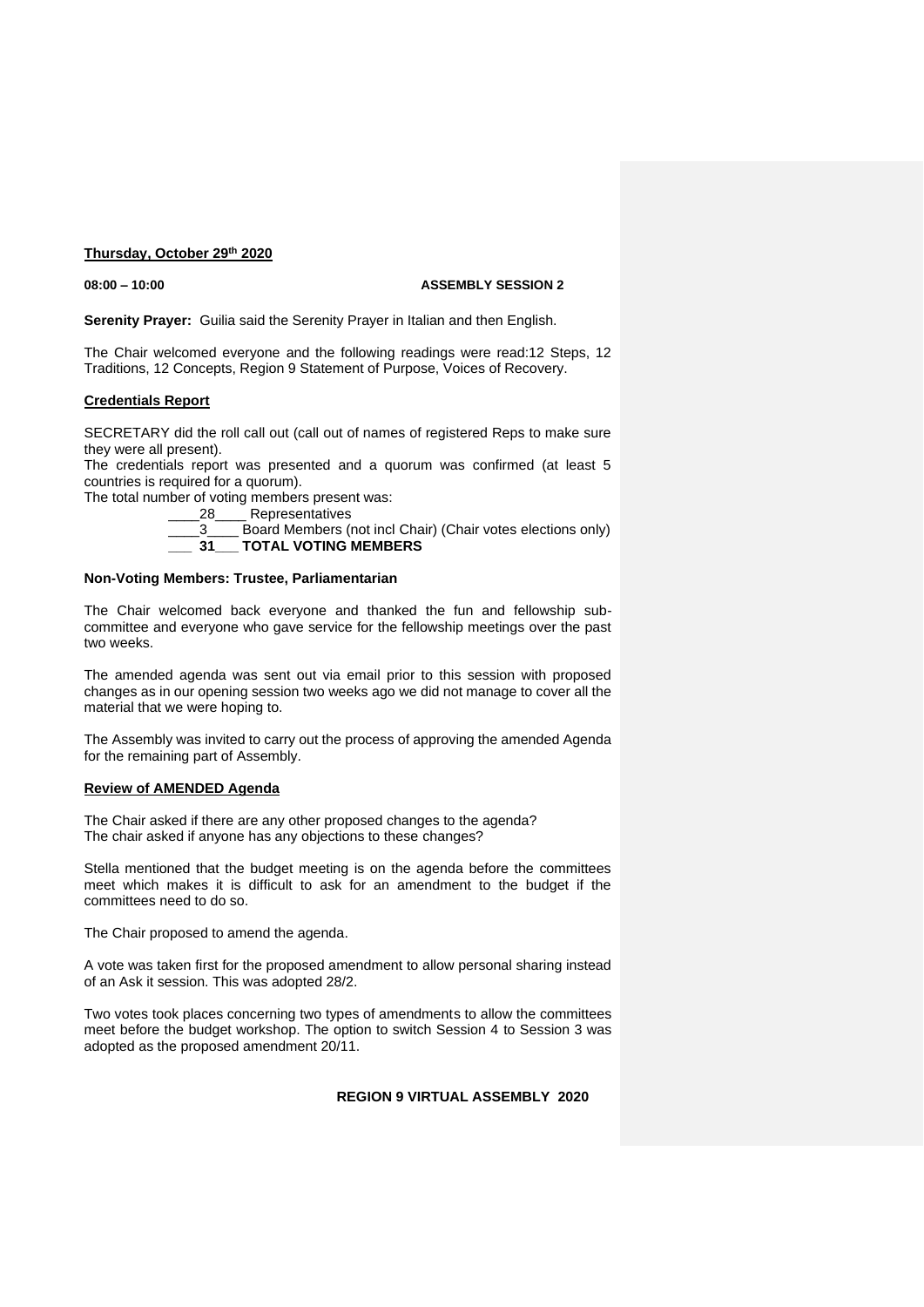A vote then took place whether to adopt the amendment to switch Session 4 to Session 3 or stick with the original proposed amended agenda. It was adopted by 18 to 11 to adopt the newly amended agenda to switch Session 4 to Session 3.

A final vote took place in favour of adopting the total amended Agenda. This was adopted by 28 votes.

----------------------------- 5 minute break -----------------------------

#### **Adoption of Ground Rules**

Refer to A 7-9 of the Binder documents.

Francene read the Ground Rules.

The Chair asked if there are any objections to the Ground Rules? Hearing no objections, The Ground Rules were adopted.

#### **Approval of the 2019 Assembly Minutes**

Refer to Section H

The Chair asks if there are any corrections to the Assembly Minutes 2019 as presented, by anyone present at that assembly?

Hearing no objections, the 2019 Assembly Minutes were approved.

#### **Appointment of the Minutes Approval Committee**

Kim and Irene have agreed to be on the minute's approval committee.

**Our time-keeper** for this session was Ewa.

#### **Motions:**

The chair explained the process for deliberating about new literature.

The Assembly can either approve the new piece of literature AS IS, or not. If the Assembly votes AGAINST the new literature, then it will be returned to the committee that prepared it for review.

The Chair explained that for the second proposal, regarding our new GDPR policy, it was decided to treat this like a new literature proposal. If anyone here believes that the policy is NOT ok to approve, then it can be sent back to committee for review.

The Chair explained that an amendment to **Proposal 3**, needs to be in writing and requires a "second", and needs to be sent to Bernie, our Secretary. Bernie can send you a Motion Amendment form for this. Amendments can be made at any time from now until the end of deliberation on this motion.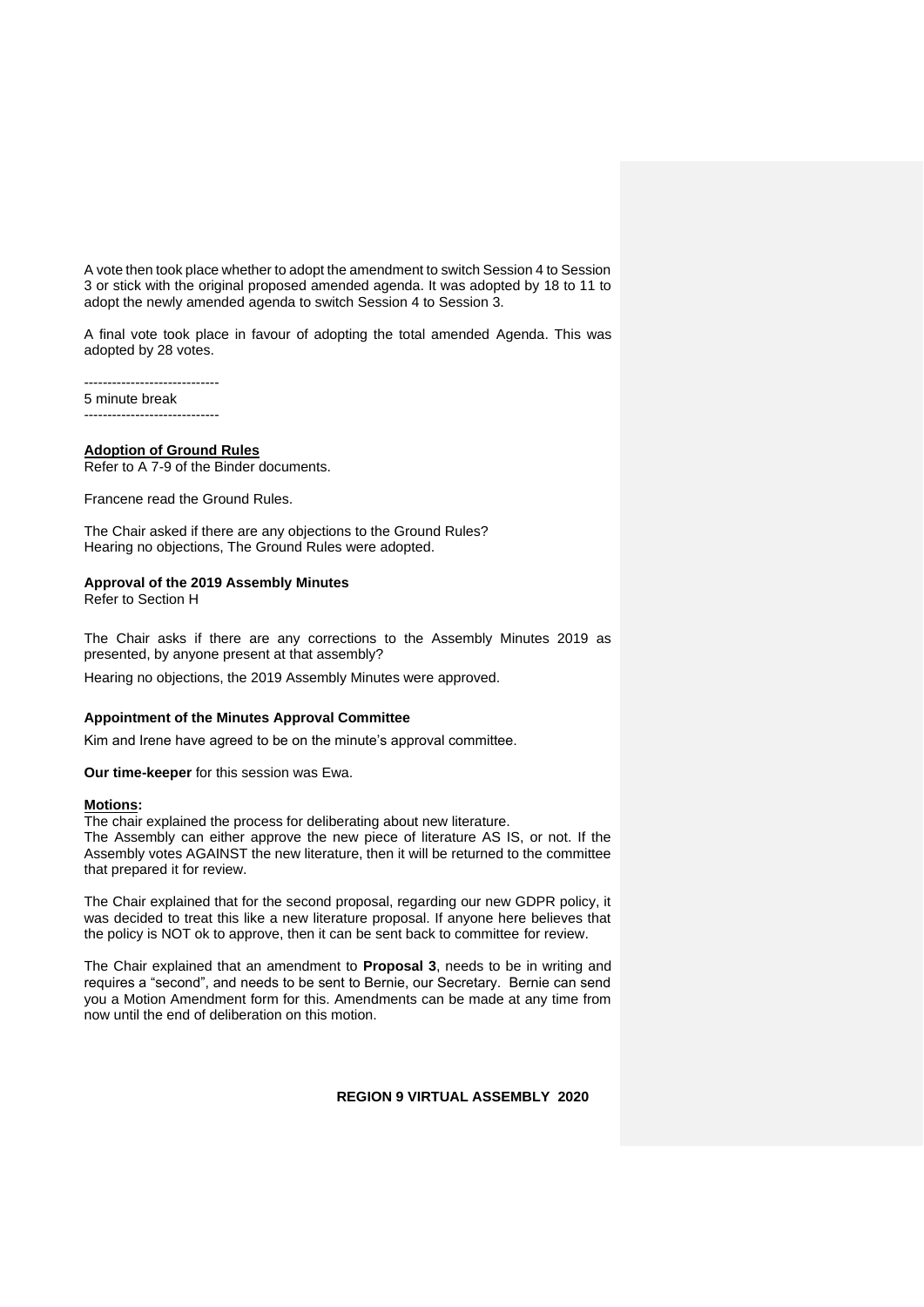#### **New Business Motions**

#### **REMINDER AND TIMER:**

The Chair explained the rules for discussion of main motion.

#### **Motion 1** – New Literature Brochure

Motion from the Twelfth Step Within (TSW) committee to request OA Region 2020 assembly approval of a tri fold leaflet as "locally approved literature". This will then be uploaded to the OA R9 website, be available for translation and printing as OA service bodies require.

Locally Approved Literature: This motion is to approve literature by our service body (Region 9).

#### **This motion requires a simple majority to pass.**

Stella from the  $12<sup>th</sup>$  Step Within Committee spoke to the motion followed by 3 pros, no cons and 5 questions.

#### **The Assembly has voted to adopt this proposal. Number of votes for 28 and 1 against.**

--------------------

#### **Motion 2** – New GDPR policy. Please refer to section pages D5-D27 of your Binder

Motion from the GDPR committee to adopt the attached "*Region 9 Data Protection, Information Security, and Privacy Policies*" as an Appendix to the R9 Policies and Procedures Manual. The intent is to set forth in these documents the varied responsibilities and duties of the Region 9 Officers, Committee Chairs, Committee members, Service Coordinators and any others serving R9 regarding data protection, information security and anonymity.

The Chair explained this motion is to approve a new policy for OA in Region 9, referring to the important issue of data protection. Some service boards may have already adopted similar policies in recent years. This policy was prepared by the *R9 GDPR ad-hoc committee* that was created a couple of years ago and has worked very hard on this policy and other GDPR issues.

We will be handling this motion like a literature motion, asking for either a "yes" or "no" vote and it will not be subject to amendments.

#### **This motion requires a simple majority to pass.**

Darren from the GDPR committee spoke to the motion followed by a 3 pros, 0 cons and 3 questions.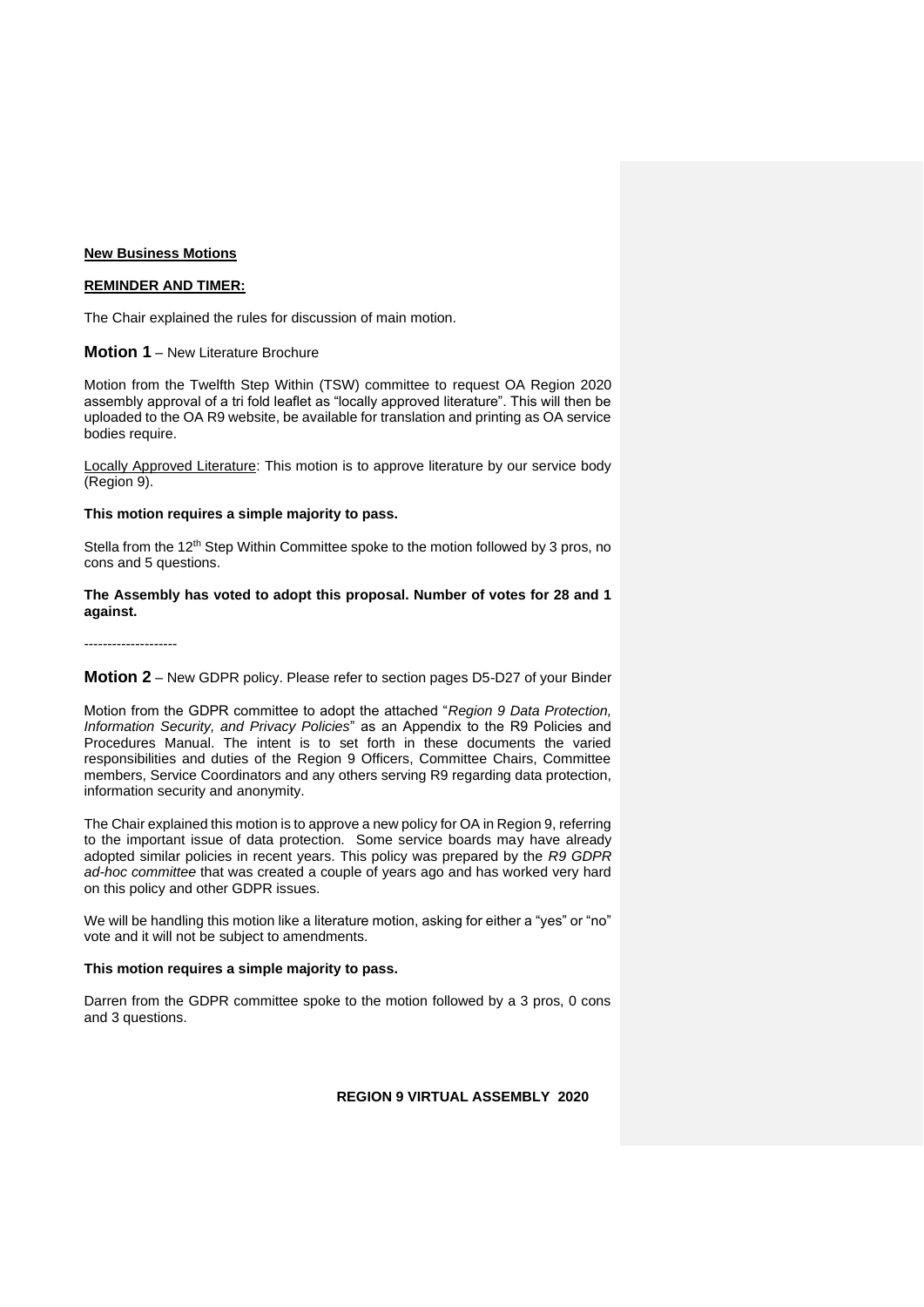#### **The Assembly has voted to adopt this proposal: 30 votes for and 0 votes against.**

The chair reminded attendees to share a personal donation for the 7th Tradition.

Motion 3 will be discussed tomorrow.

We closed the session with the Serenity prayer by Kim M in Afrikaans and then English.

----------------------------- Mid-session break -----------------------------

**11:00 – 13:00 ASSEMBLY SESSION 3**

The Serenity Prayer was said by Therese in Norwegian and then English.

#### **Workshop 1 – Service Traditions and Concepts**

The Chair invited Alexandra D to run the workshop on service, traditions and concepts.

If anyone would like to run a STC Workshop in their local area please email to [Stc@oaregion9.org](mailto:Stc@oaregion9.org)

#### **Committee Meetings**

The Chair advised that the Assembly would divide into four break-out rooms, based on Committee preferences already communicated via email and asked everyone to change their username so that the start reflects their committee choice – Trans, TSW, LTD, STC.

The chair explained the goals of the committees and about the role of Officer Liaisons:

Committee Chairs are elected for a two-year term, and they were elected last year. However, two out of the 3 committee chairs are unable to continue this year (TSW, LTD). As a result, those two committees were asked to nominate a chair for the coming year, and those nominees will be voted upon tomorrow after the Officer elections.

Some responsibilities of the committee chair are to join R9 Board meetings once every 2 months, and to continue the committee's work during the year. Also, a committee chair can ask for funding to attend the following year's assembly if they are no longer a Rep for their service board.

If committees wish for additional members, we can ask for participation from other members in the region.

The main goals of today's committee meetings are to meet the other members of the committee, to brainstorm some initial ideas, and most importantly, to establish a schedule on when to meet next to discuss the goals and ideas of the committee.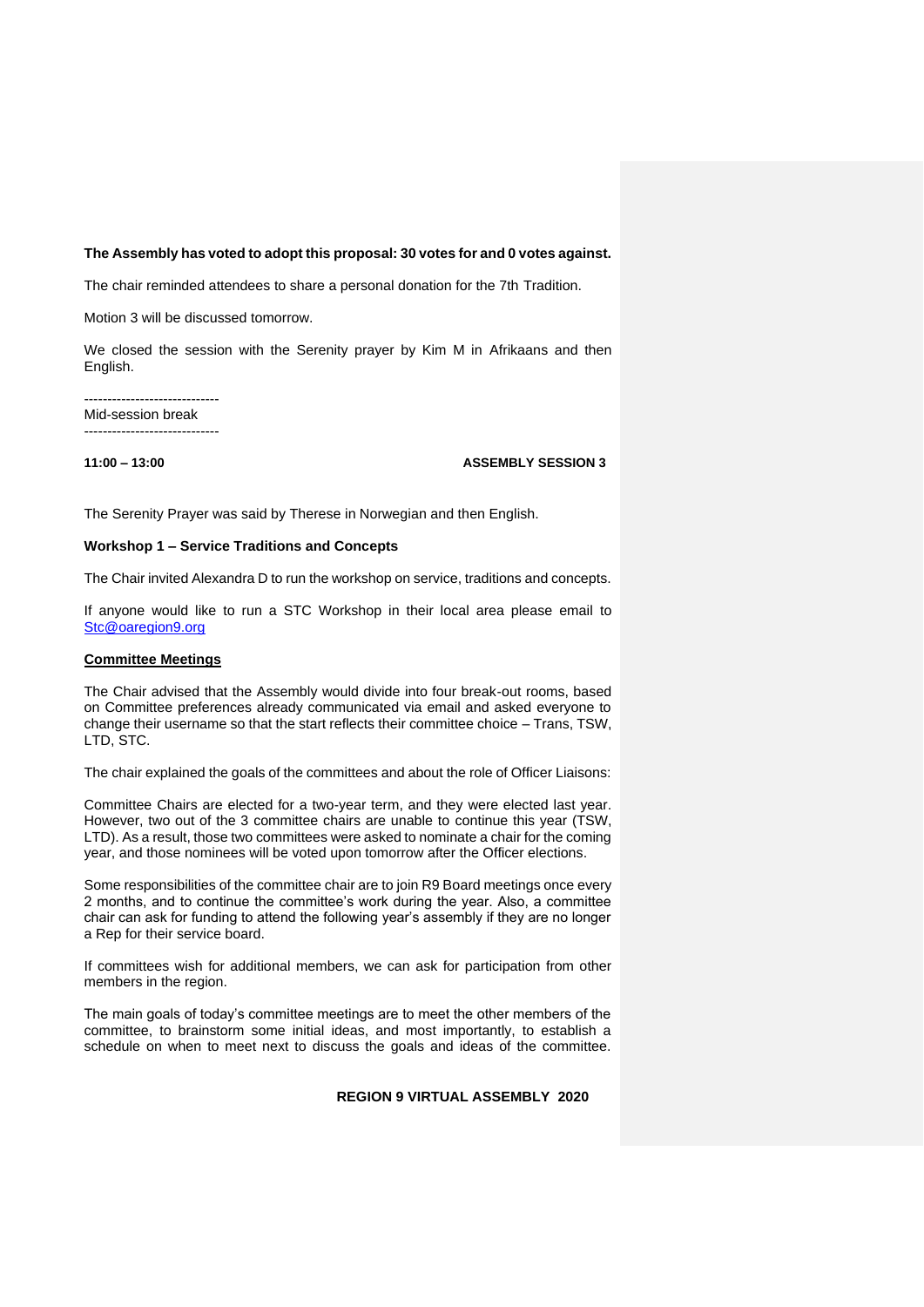Committees can use the R9 Zoom account to meet – just schedule the time with the R9 Communications Officer.

7 th tradition Announcements:

#### **We closed the session with the Serenity prayer said by Kiki in Greek and then English.**

-----------------------------

Lunch break -----------------------------

**14:00 – 15:00 ASSEMBLY SESSION 4**

The Serenity Prayer was said by Aniko in Hungarian and then in English.

#### **Approval of budget**

The Chair said the 2020-21 Budget was preliminarily approved last assembly and the budget, financial statements have been seen by the Reps. There have been no adjustments to the budget already shown.

#### **Suggested adjustments to the current budget:**

The Treasurer revealed that there has been £33500 in  $7<sup>th</sup>$  tradition contributions versus an anticipated budget of £10000.

Alexandra, the Treasurer proposed we set aside the surplus budget and create an ad hoc committee to review the needs of Region 9 and how this money should be spent.

Stella proposed that she was not comfortable with this and the surplus funds need to be included in this year's budget. She proposed that the contribution to WSO be increased from £3000 to £10000.

Emilia asked for £3500 for the Twelve Step Within Committee and the Treasurer proposed increasing the budget amount for committees to £5,000.

#### **Budget amendment votes:**

The Chair asked the secretary if there had been any changes to the Credentials Report?

The secretary confirmed the total number of voting members present:

\_28\_\_ Representatives

 $\frac{1}{3}$  Board Members (not incl Chair) (Chair votes elections only)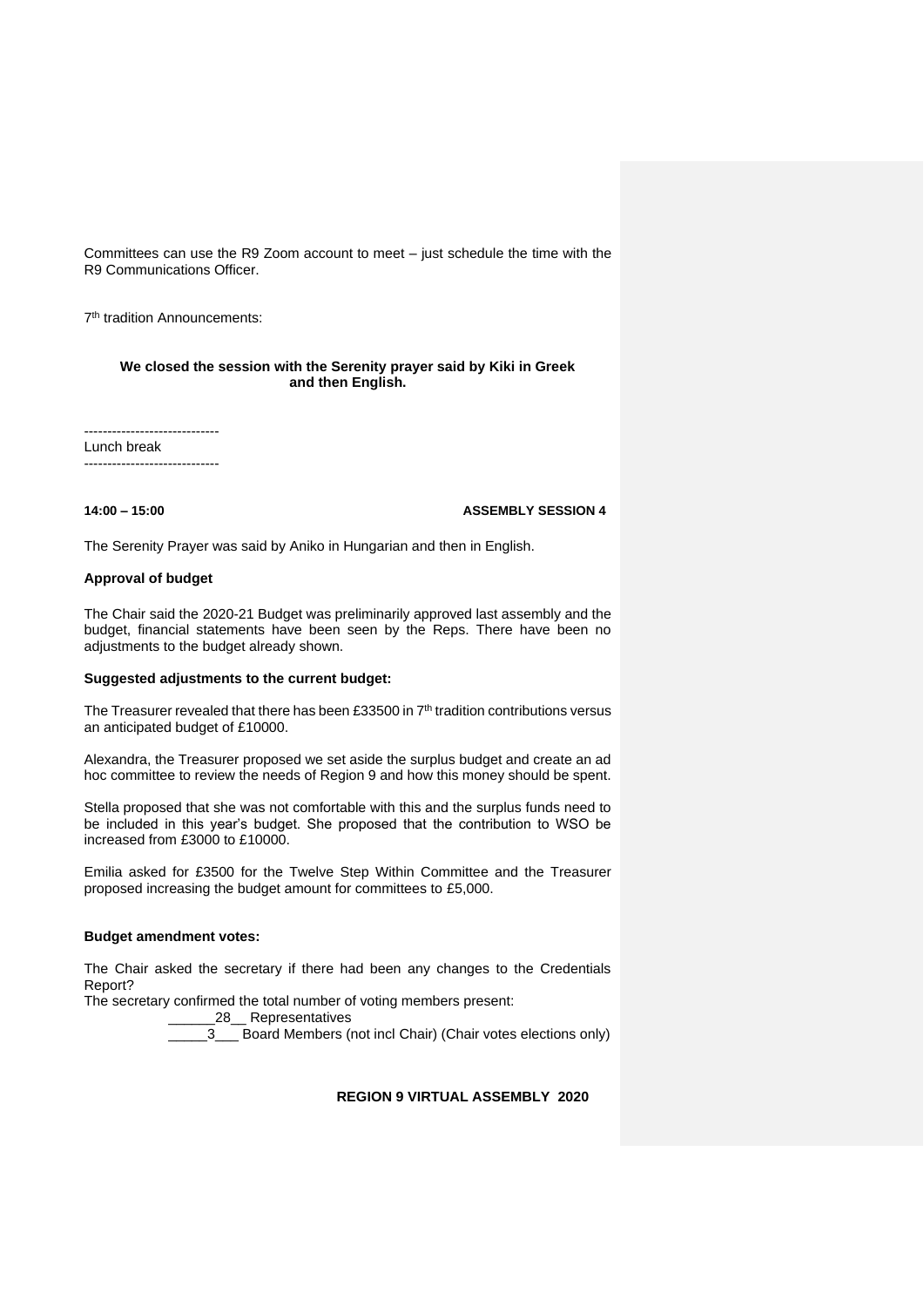#### **\_\_\_\_\_31\_ TOTAL VOTING MEMBERS**

The Chair proposed we vote on 2 suggested changes:

- Increasing the WSO contribution to £10000
- Increasing committee fund to £5000

#### **Budget amendment no. 1: Increasing committee fund to £5000**

2 spoke Pro (Emilia & Esti), no Con

The Assembly voted 26 for and 0 against so this amendment was adopted.

#### **Budget amendment no.2: Increasing WSO committee fund to £10000**

2 spoke Pro (Stella & Esti) & 2 con (Darren & Ilanit).

Darren proposed that we increase line item 3101 to £7000 not £10000.

#### **Voting**

Three votes took place in relation to this year's budget.

#### **Vote no. 1**

The first vote was to decide on whether to keep the current contribution amount to WSO of £3500 proposed or not.

The Assembly voted 24 to 4 to change the current amount.

#### **Vote no. 2**

The second vote was on the amended amount whether to increase it to £7000 or £10000.

The Assembly voted 18 to 12 in favour of increasing the contribution amount to WSO to £10000.

#### **Vote no. 3**

The third vote was to adopt the amended budget including the amendments just voted on in its entirety for the 2020/21 budget.

The amended budget has been adopted with 29 yes and 0 nos.

**The Assembly has voted by 29 to 0 to approve the amended budget for 2020/21 and this now becomes the budget for the remainder of this financial year which runs until 31st May 2021.** 

The Chair proposed what we vote on next year's budget tomorrow.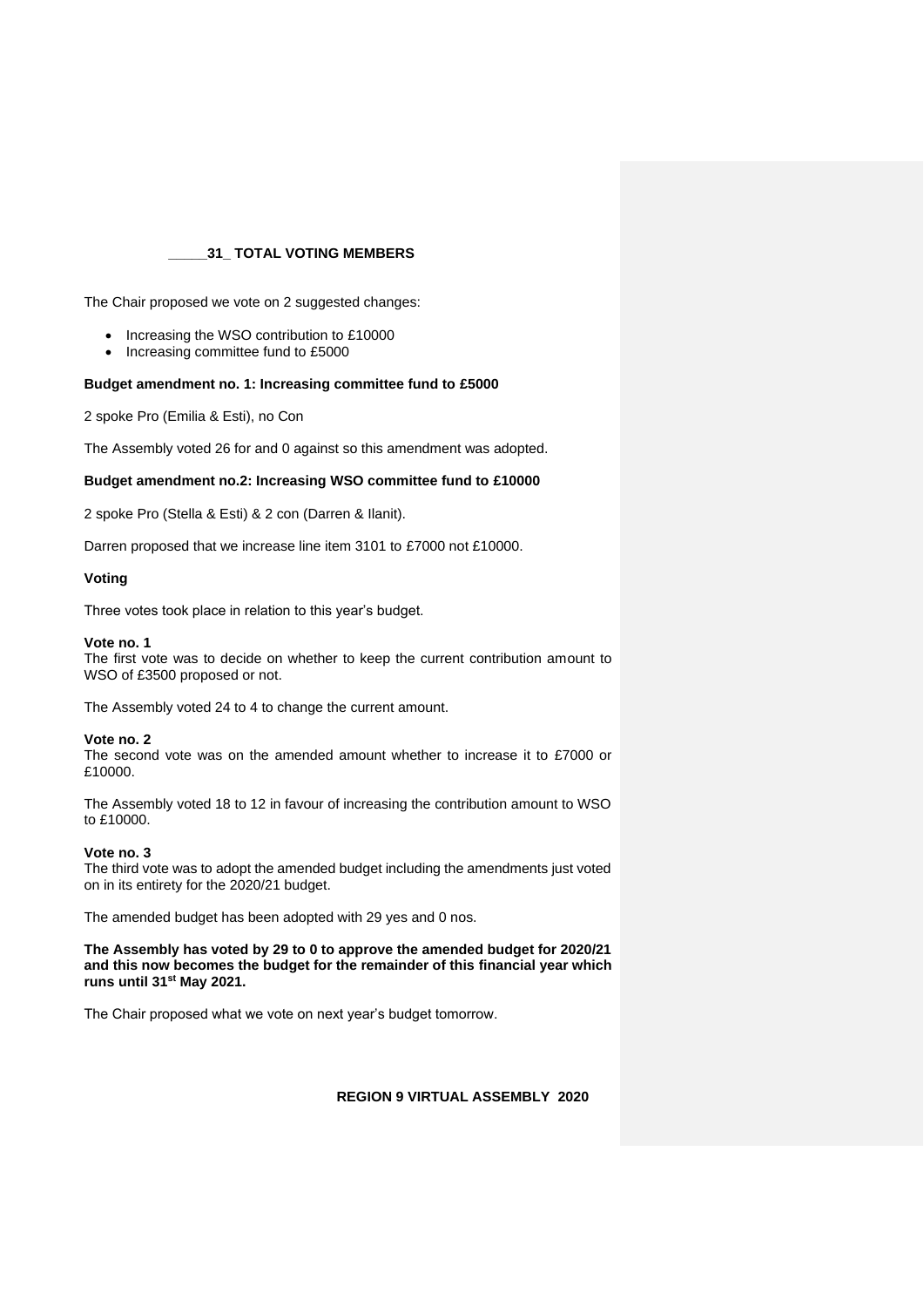-----------------------------

Mid-session break -----------------------------

The details of the approved budgets will be presented and can be found in Appendix One in the minutes of this assembly and be available on the Region 9 website.

The Chair invited all attendees to do a one minute share on how they were doing.

#### **Announcements**

Translation Committee asked to meet at 10am during the break in a breakout room. Twelfth Step Within committee requested a breakout room too.

Applications were invited for attendance at WSBC 2021, as a representative for Region 9. In order to be a candidate, you must send in a written application. Application forms are on the Region 9 website. Deadline has been extended to tonight. Please send the application to the Treasurer this evening.

The Chair also asked REPS to consider putting themselves forward for a vacant board position.

Reminder that the zoom code for the assembly sessions is different tomorrow and will be posted on the WhatsAPP Group.

#### **Session closed with the Serenity prayer said by Alexandra in Welsh and then in English.**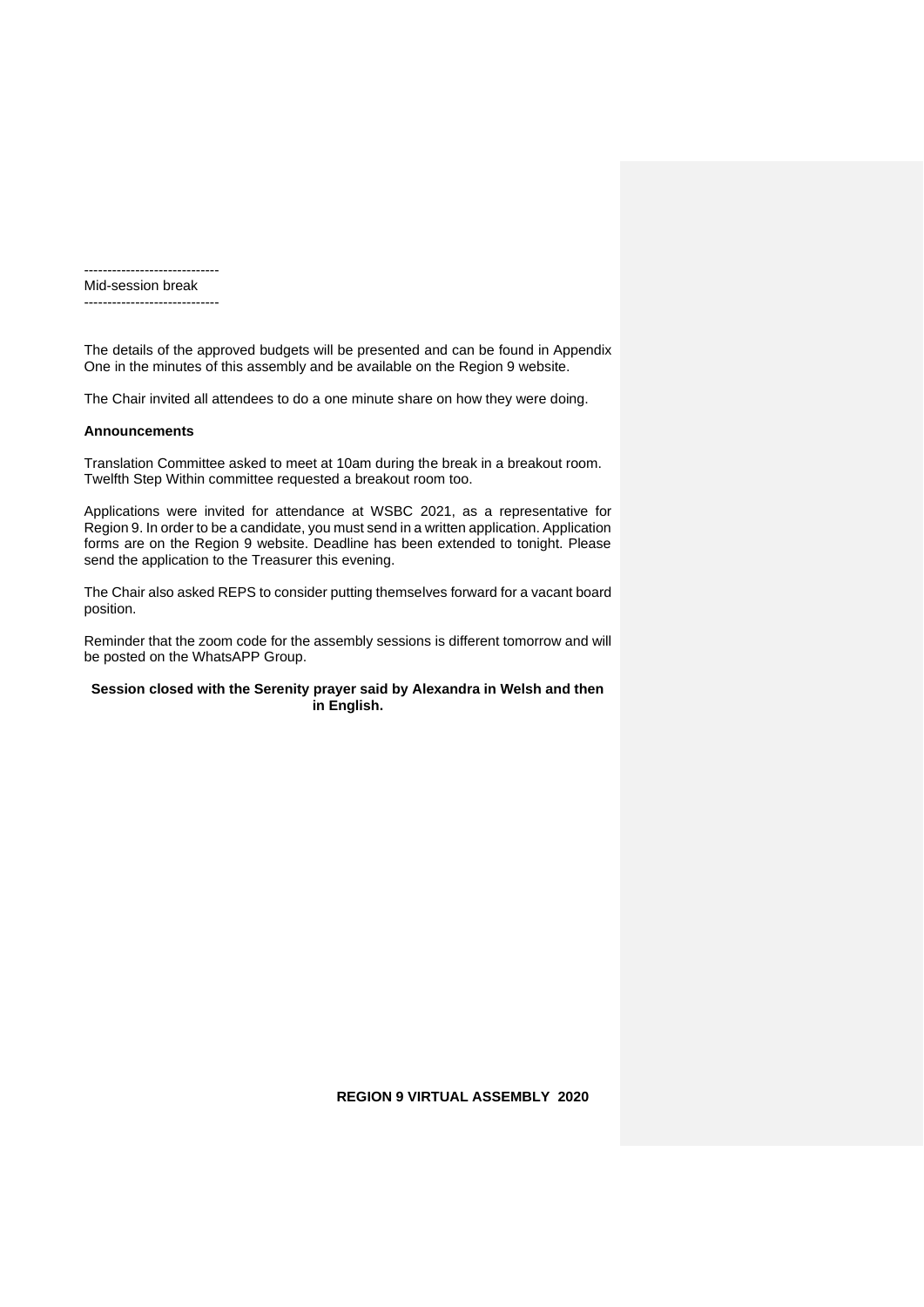## **Friday October 30th**

**08:00 – 10:00 ASSEMBLY SESSION 5**

We opened with the Serenity Prayer said by Fidana in Russian and then by everyone in English.

The Chair welcomed everyone and the following readings were read: 12 Steps, 12 Traditions, 12 Concepts, Region 9 Statement of Purpose, Voices of Recovery

#### **Credentials Report**

SECRETARY: The total number of voting members present is:



\_\_\_\_\_3\_\_\_ Board Members (not incl Chair) (Chair votes elections only) **\_\_\_\_\_32\_\_\_ TOTAL VOTING MEMBERS**

7 Visitors, 1 Chair, 1 Trustee and 1 parliamentarian and hosts. 44 attending altogether.

--------------------

#### **Next year's Budget 2021/22 continued:**

#### **Please note the Budget 2021/22 runs from 1st June 2021 to 31st May 2022:**

The Chair invited the Treasurer to present next year's budget.

Proposed changes to next year's budget

- Stella proposed to increase committee funds to £1000.
- Loudovika proposed to increase the translations and projects funds and rep assistance fund to our Assembly.
- Stella suggested increasing Rep Assistance fund to £3500.
- The Treasurer suggested to add another line to the budget (line item 3100d) and to add £3500 for the WSBC Delegate Support Fund.
- Esti suggested increasing the WSBC fund to £3500.
- Darren commented that if the Assembly is virtual next year, there may be no call on the rep assistance fund, so it may not be needed.
- Another representative suggested to increase the GDPR Projects (line item 3100a) to £1500

A Rep suggested to the parliamentarian that we vote on all the changes together: a consent agenda. This was seconded by another Rep.

#### **Consent Agenda**

The Chair explained what a consent agenda is when we take a few different motions for voting and we vote on them together all at once. In this instance it would mean voting on the 5 budget changes proposed together.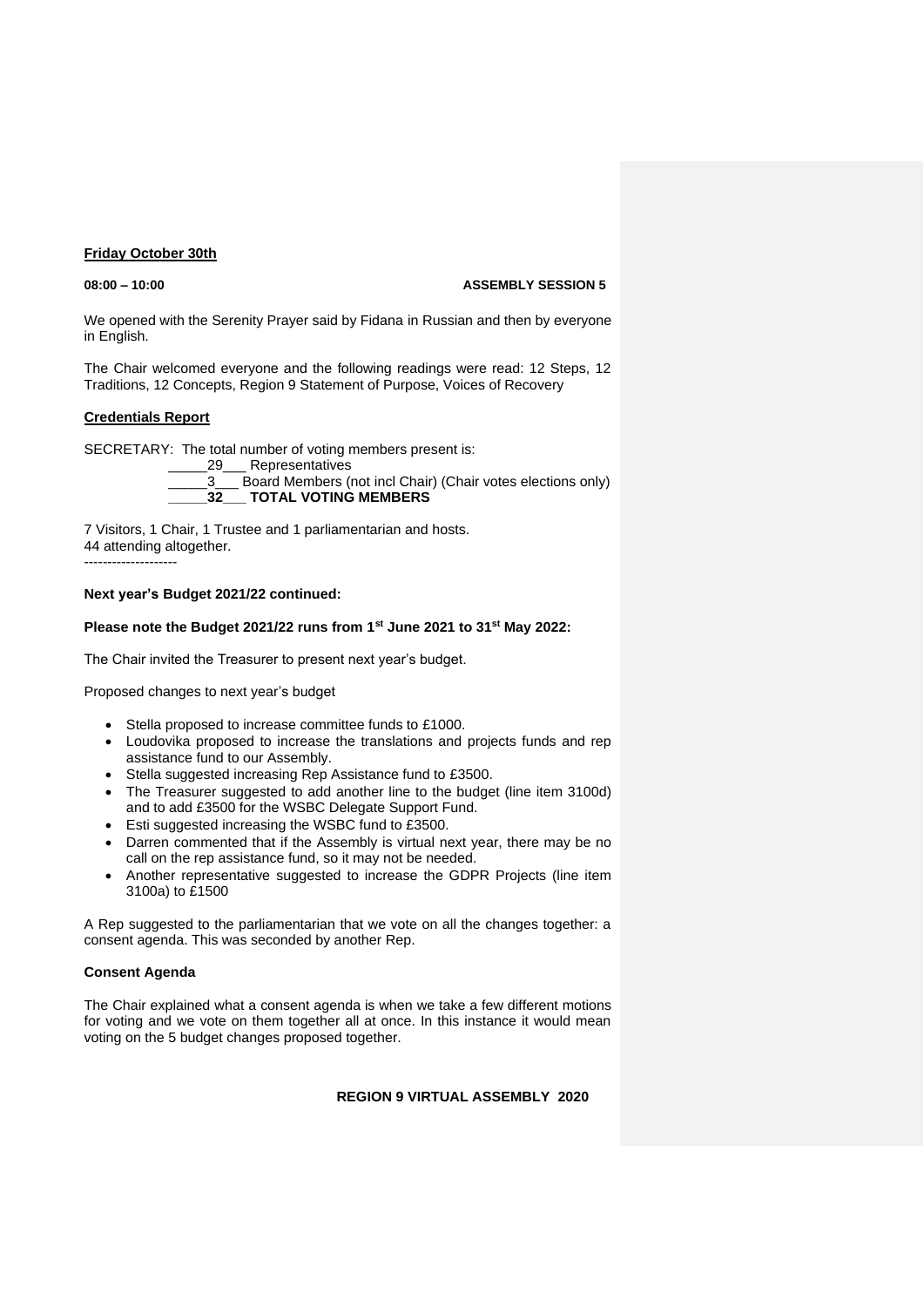However, in such a situation someone can ask for one of the items to be discussed and voted separately.

The Chair asked the Assembly if there are any objections to treating the changes as a consent agenda?

Seeing no objections, it was agreed to treat the proposed changes to the budget as a consent agenda.

-----------------------------

5 minute break -----------------------------

Serenity Prayer in English

#### **Workshop on Translations**

The Chair invited Vasiliki our R9 Trustee to present a workshop on Translations.

The key question is not what to translate but why translate and for whom?

We translate to carry the message for the still suffering COE. Recommended to translate for medical professionals.

Our basic book OA 12x12 new edition is only translated in two languages. The previous one was translated in 7 languages. This could be an excellent start.

How? Ask for permission. Ideally use professional translators within program. If this is not possible use professional translators outside of the fellowship but it is very important to use a team of translators and their proposals should be submitted to members for validation and authentication, again a team of 2-3 people in fellowship speaking the language required to review one after the other. The team usually takes some common directions, always thinking of the purpose of the translations – to carry the information and not based on personal preferences. As with everything in our program, together we can achieve what we cannot do alone. Copyright license is not needed when we translate from all the materials available on the OAGB or WSO websites.

When to translate? The answer is given by the program. When do I need abstinence? Today. We begin as soon as possible. Translation is like abstinence. In the beginning it seems very hard, but later it is very rewarding. I connect with the program, I learn to work with others and go deeper into spiritual principles.

All information about how to translate is available on <https://oa.org/guidelines-oa-translation/>

There is also a workshop available to use on Translations which can be found here: <https://oa.org/app/uploads/2019/12/OA-Translations-Workshop.pdf>

All the documents available in the document library on the oa.org website can be translated and published without requiring permission: <https://oa.org/document-library>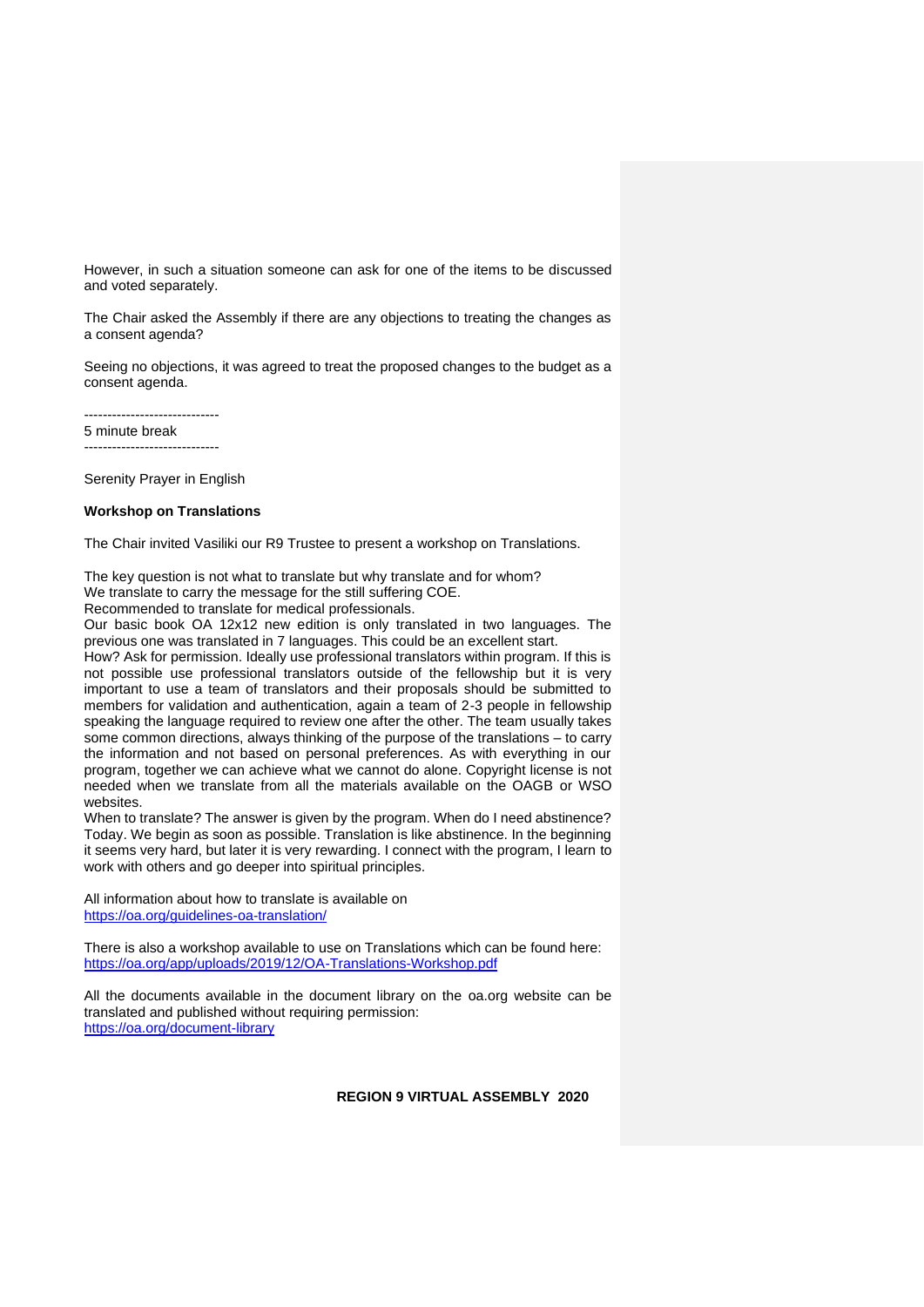----------------------------- Break 10.00 – 11.00 -----------------------------

#### **Friday October 30th**

**11:00 – 13:00 ASSEMBLY SESSION 6**

#### **The session was opened with the Serenity Prayer said by Nadja in German and then by everyone in English.**

The Chair welcomed everyone and reminded the Assembly of the order of the agenda to come:

#### **Credentials Report**

The Secretary confirmed the total number of voting members present:

\_\_\_\_\_26\_\_\_ Representatives

\_\_\_\_\_3\_\_\_ Board Members (not incl Chair) (Chair votes elections only) **\_\_\_\_\_29\_\_\_ TOTAL VOTING MEMBERS**

#### **Vote on the amendments suggested to the budget for 2021/22.**

The Assembly moved to adopt the changes to the budget by 28 for and 0 against. The amendments have been accepted to the preliminary budget 2021/22.

The Chair asked if there were any objections to the preliminary budget 2021/22. There were no objections. The Chair declared that the preliminary budget for 2021/22 has been accepted.

#### **Motion 3 - New Board Member (Vice Chair).**

This Motion is brought by the Region 9 GDPR Committee for one additional Region 9 Board member to the Board, that of Vice-Chair. There are two parts to the Motion: Part A applying to the R9 Bylaws and Part B applying to the R9 Policies and Procedures Manual.

This motion adds another member to the board thereby increasing its size from 4 members to 5 members.

The Chair asked if there were any amendments to Motion 3. There were none.

Alexandra S was invited to present the main motion, 2 people spoke PRO the motion and there were no Cons. The Chair invited the Assembly to ask questions. A Rep asked what the policy is in other Regions. The Parliamentarian responded that it is common in other Regions to have a Vice Chair position apart from Region 9 and Region 10.

Stella asked if we had thought about doing a Group conscience? The Chair responded no.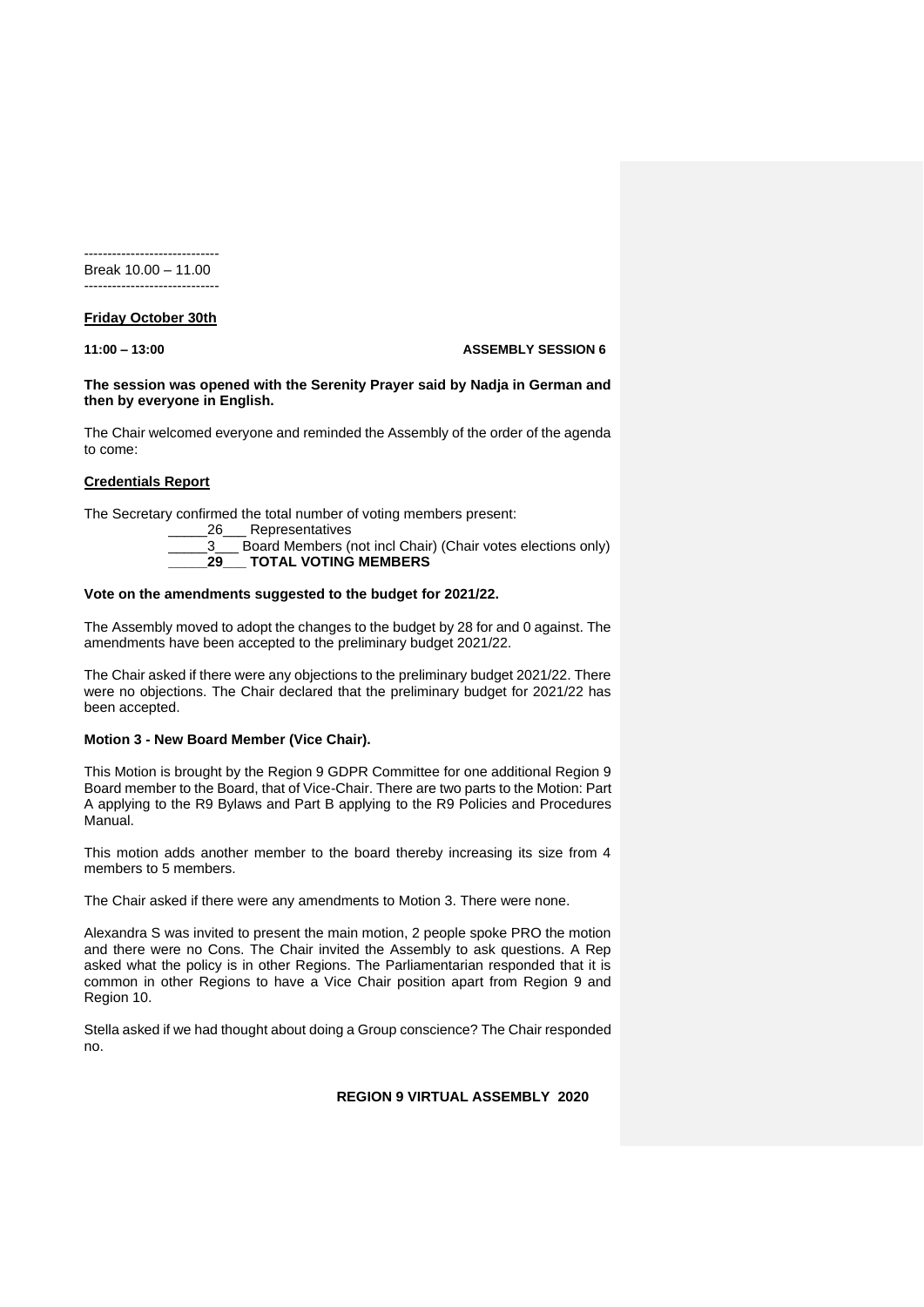**The Secretary confirmed the updated credentials.** 28 reps 3 voting board members: **31 voting members**

The question before the Assembly is to vote on whether to adopt the position of Vice Chair.

The Assembly voted by 28 votes for and 0 against. The Chair declared that the Assembly has voted to adopt this motion.

#### **Elections:**

The Chair explained that at this point in time in Assembly, the Chair would usually appoint a "teller committee" to oversee the counting of ballots. As we are conducting all of the ballots using the Zoom poll function, these votes are all being done anonymously in accordance with OA guidelines, and there is no need for a teller committee.

We will have the results as we proceed.

According to R9 bylaws, the Chair is allowed to vote for elections.

The positions that we will be electing today are:

R9 Chair (1-year term) [R9 Vice Chair (2 year term)] R9 Treasurer (2-year term) R9 Secretary (2-year term) R9 Communications Officer (1-year term) WSBC 2021 R9 Delegate (1 and alternate) Trustee affirmation (up to 3 candidates) TSW Committee Chair (1 year) LTD Committee Chair (1 year)

There were no applications for the WSBC 2021 R9 Delegate which would mean that R9 will not be sending a delegate to the WSBC next year.

The Chair explained as we proceed, we will take nominations from the floor for these positions EXCEPT WSBC delegate and that REPS may nominate themselves.

The Chair explained:

To respect the process, and especially when there is more than one person running for one position, it is customary in OA to NOT clap or call anything out after we hear the voting results.

When presented with the Zoom poll for voting, if only 1 nominee, the voting options will be YES or NO.

If there is more than one nominee, there will options for NAME 1, NAME 2, NO – voting "No" means that you think neither nominee should hold the elected position.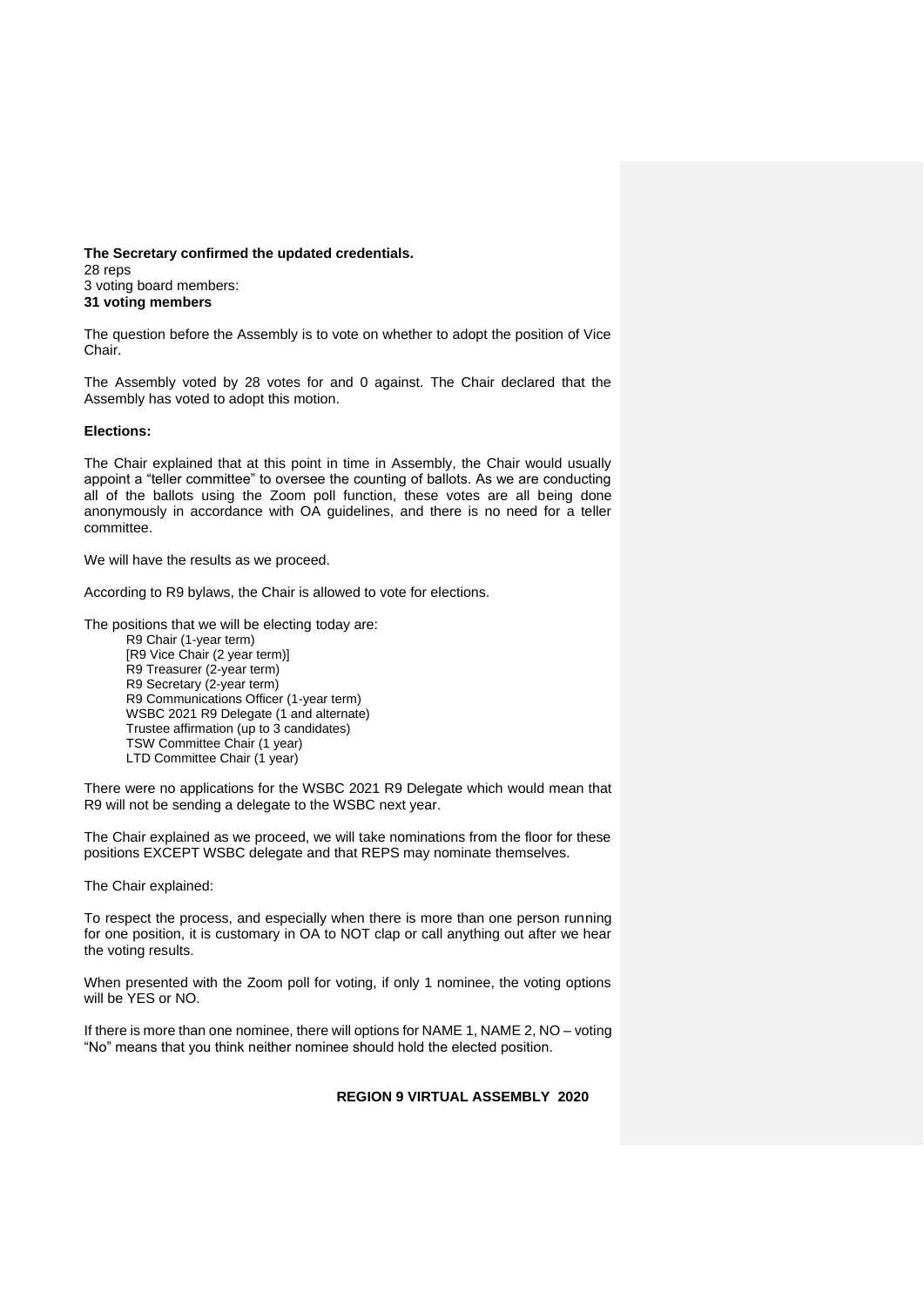#### **Region 9 Chair (1 year term)**

We have received one application for the Region Chair position from Alexandra D. Darren seconded that.

There were no other nominations for the position.

The nominee for Chair position Alexandra was invited to speak to the Assembly for 2 minutes. The Chair invited the Assembly to ask questions.

Emilia asked Alexandra what her contribution will be in order to guarantee better communication and understanding inside Region 9 non English speaking countries.

Alexandra said that she would organise a quarterly meeting, that she speaks multiple languages and that she is willing to listen.

Alexandra S asked Alexandra D to share her general vision for R9.

Alexandra said that she has a vision for the way we work, to open it out to encourage more participation beyond the Assembly.

The Chair asked if there were any questions regarding the marking of the ballots or the voting procedure?

Visitors were moved to a breakout room.

The Zoom poll was run and the Chair declared the poll closed, and that the Assembly has elected Alexandra D to the position of R9 Chair by 28 yes votes and 0 no votes.

------------------ 5 minute break ------------------

#### **Region 9 Vice Chair (2 year term)**

There were no advance nominations for this position.

The Chair asked if there were any nominations for R9 Vice Chair?

There were five nominations from the floor, but all declined.

The Chair reminded people that there is a mechanism for appointment of board members if no-one is elected.

Ewa nominated herself and was seconded.

The nominee, Ewa was given 2 minutes to speak. There were no questions.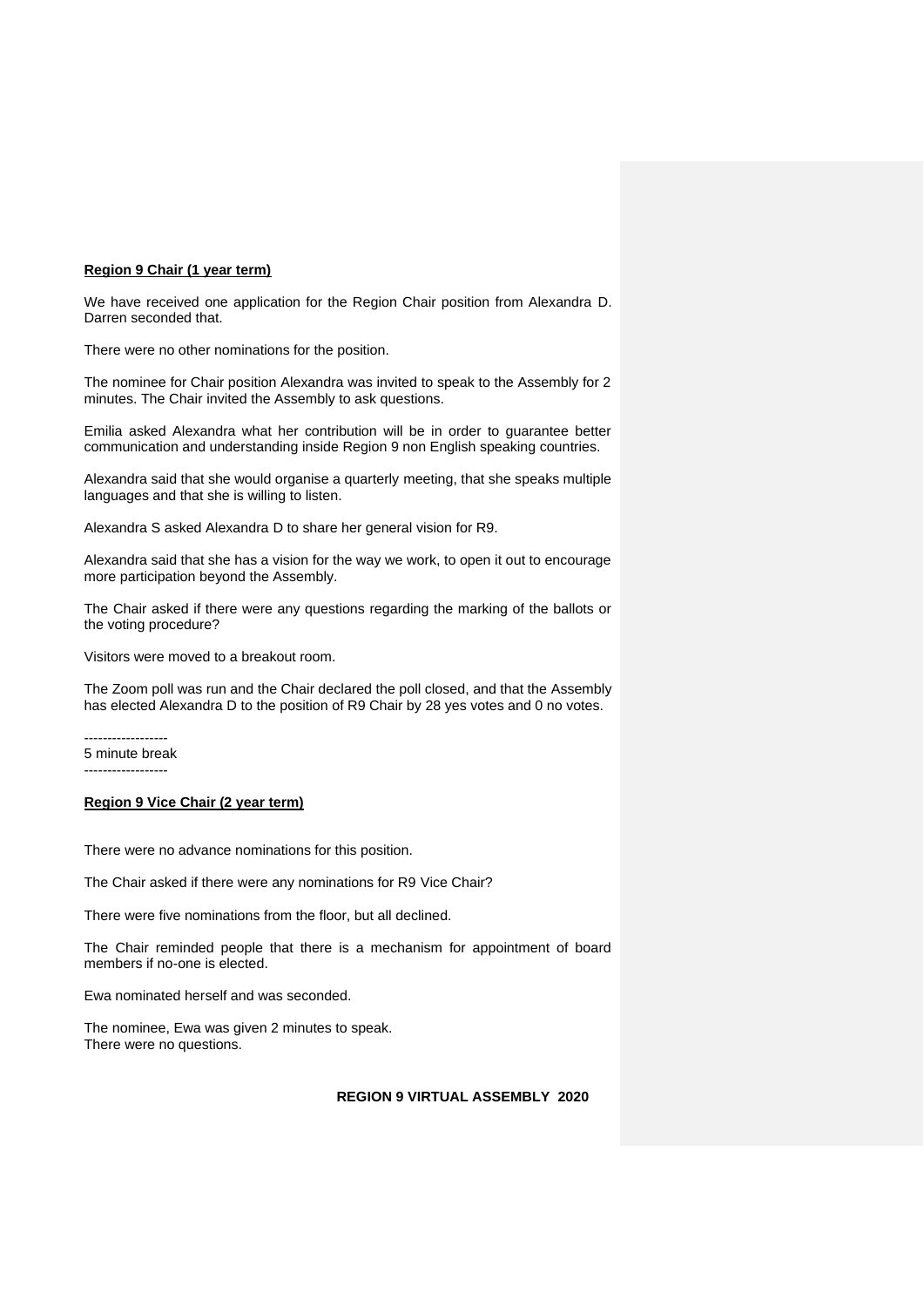The Chair opened the voting by Zoom poll. Visitors were removed to a waiting room.

The Chair said that the vote before us is to elect Ewa as Region 9 **Vice Chair** for a term of 2 years.

The Chair declared the poll closed, and that the Assembly had elected Ewa to the position of R9 **Vice Chair**. There was a total of 30 votes: 26 voted FOR and 4 against.

------------------

#### **Region 9 Treasurer (2 year term)**

There were no advance nominations for this position. The Chair asked if there are any nominations for R9 Treasurer? Ricki nominated herself.

The Chair asked if there were any other nominations?

Gudrun Kristin was nominated and declined. Stella was nominated and declined.

We have one nominee for the position of Region 9 Treasurer. Ricki was invited to address the assembly for 2 minutes.

Ricki was asked to give her service history and how she deals with conflict.

The Chair opened the voting by Zoom poll. Visitors were moved to the waiting room.

The Chair explained the vote before us is to elect Region 9 Treasurer for a term of 2 years.

The Chair declared the poll closed, and that the Assembly has elected Ricki to the position of R9 Treasurer. Total number of votes 32., 32 FOR and 0 against.

#### **Region 9 Secretary (2 year term)**

There was one advance application for the position of R9 Secretary from Ilanit. Her application was seconded.

There were no other nominations.

Ilanit was invited by the Chair to speak to the assembly for 2 minutes.

Emilia asked how she planned to contribute to spreading the message to non-English speaking countries in Region 9?

There were no other questions.

Visitors were removed to the waiting room.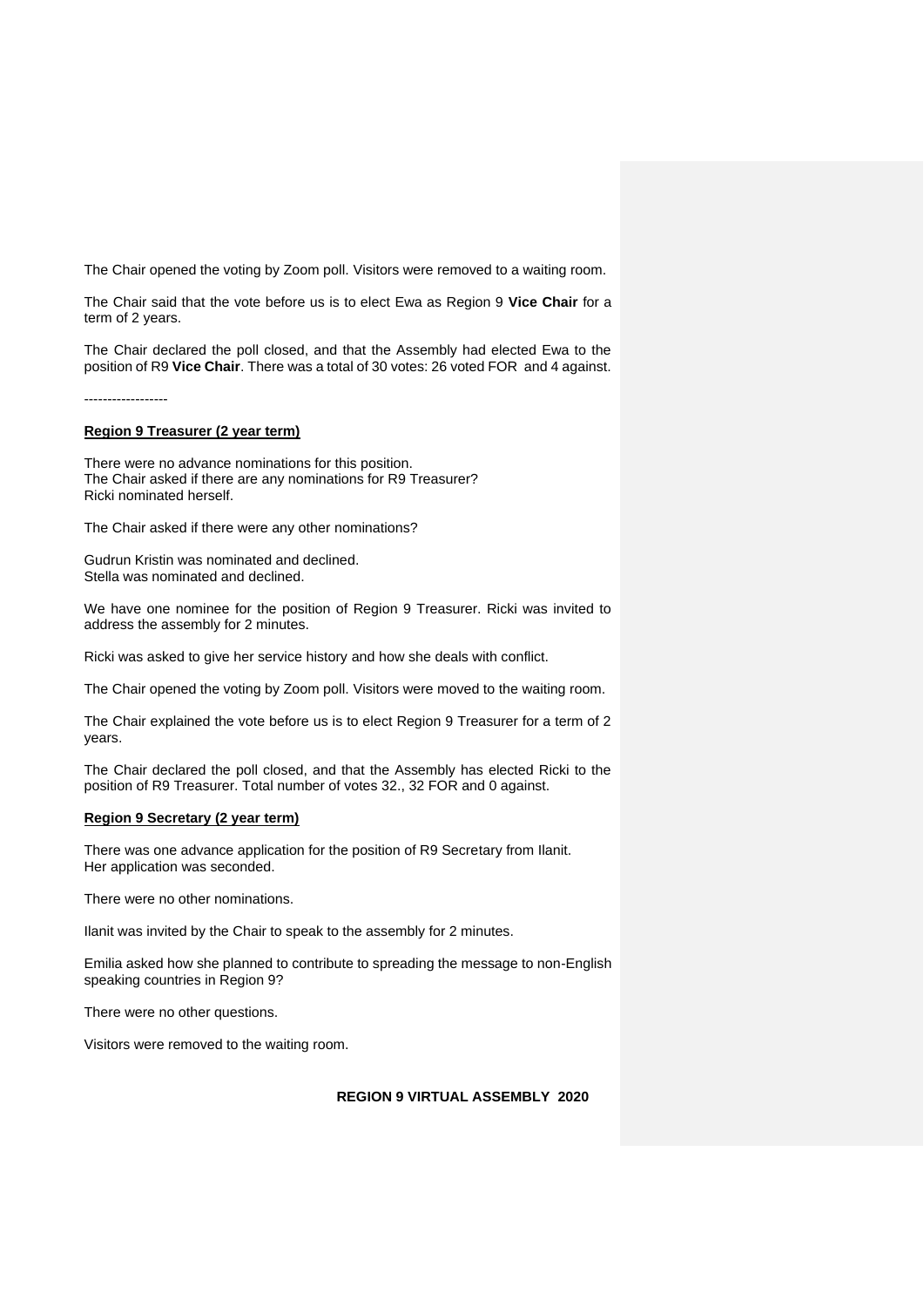The Chair explained the vote before us is to elect Region 9 Secretary for a term of 2 years.

The poll was run by Zoom poll.

The Chair declares the poll closed, and that the Assembly has elected Ilanit to the position of R9 **Secretary**. The total no. of votes is 32. 31 votes FOR and 1 vote against.

#### **Region 9 Communications Officer (1 year term)**

There were no advance nominations received for this position. The Chair asked if there are any nominations for R9 Communications Officer?

There were six nominees, 5 declined and Gudrun Kristin was nominated and accepted and this was seconded.

Gudrun Kristin spoke for 2 minutes to the Assembly.

The Chair asked the Assembly if there were any questions.

There was a question from Emilia regarding her previous positions in Service. She has been a treasurer for the NSB for the past 3 years. Ilanit asked if she was good at following instructions and she said she is because she follows the OA traditions. Stella asked if she had any strategies for balancing her service elsewhere? She said OA was her priority and she might step down from her other positions.

Visitors were moved to the waiting room.

The Chair reminded the Assembly that the vote before us is to elect Region 9 Communications Officer for a term of 1 year.

The Zoom poll was run.

The Chair declared the poll closed, and that the Assembly has elected Gudrun Kristin to the position of R9 Communications Officer. The total no. of votes is 32. 31 voted for and 1 voted against.

The Chair reminded the Assembly that there will be a meeting after the Assembly for newly elected and outgoing board.

**We closed with the Serenity prayer by Ewa in Polish and then in English.**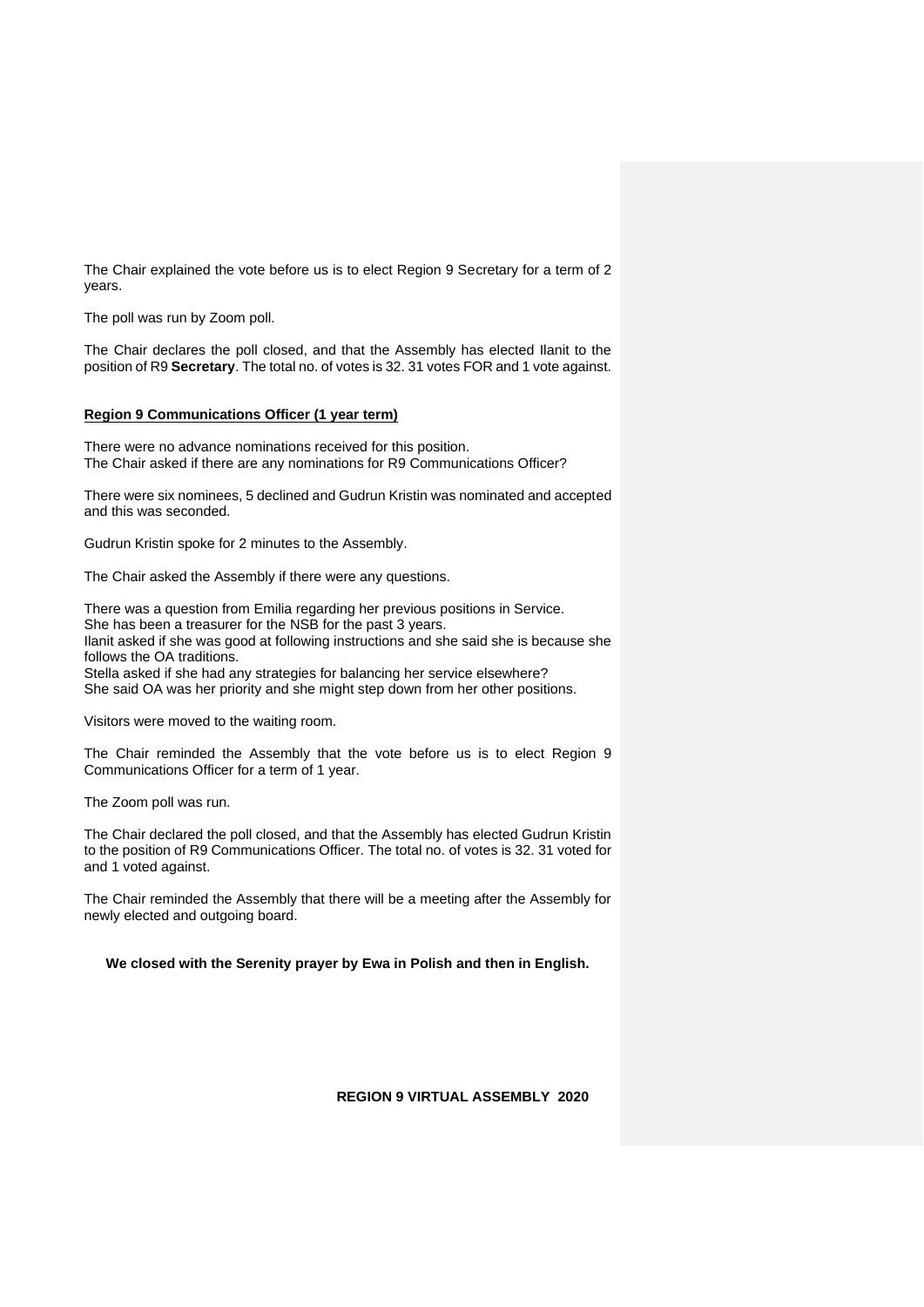-----------------------------

Lunch Break 13.00 – 14.00

----------------------------

**14:00 – 15:00 ASSEMBLY SESSION 7**

**The Serenity Prayer was said by Gudrun Kristin in Icelandic and then by everyone in English.**

Everyone was welcomed back by the Chair.

#### **Committee Chairs (1 year term)**

The Chair explained that we would now elect a Chair for the TSW Committee (Twelve Step Within) and for the LTD Committee (Love The Differences).

As Committee Chairs, they are responsible for leading the group, reporting to the Board and others, and other duties as agreed amongst themselves or their committee. Committee Chairs participate on a conference call every other month with the R9 Board and Trustee. As this position has become vacant mid-term, we are electing this position for one year.

The Chair asked was there any nominations for TSW Committee Chair? Emilia was nominated and seconded. There were no other nominees.

Nominee Emilia was asked to speak to the assembly for 2 minutes.

The Chair opened to the Assembly for questions for this candidate.

Emilia was asked about her service and the importance of service to her. She said it helps her to work on her character defects and on her relationships while maintaining her natural fire. She also wants to bring a project to promote acceptance of working the steps in different ways.

Visitors were moved to the waiting room.

The voting will be by Zoom poll.

(Reminder: either Yes/No, or Name1/Name2/No).

The Chair reminded us that the vote before us is to elect **TSW Committee Chair** for a term of 1 year.

The Zoom roll took placed

The Chair declared the poll closed, and that the Assembly had elected Emilia to the position of TSW Committee Chair. The total no. of votes was 30, 28 for and 2 against.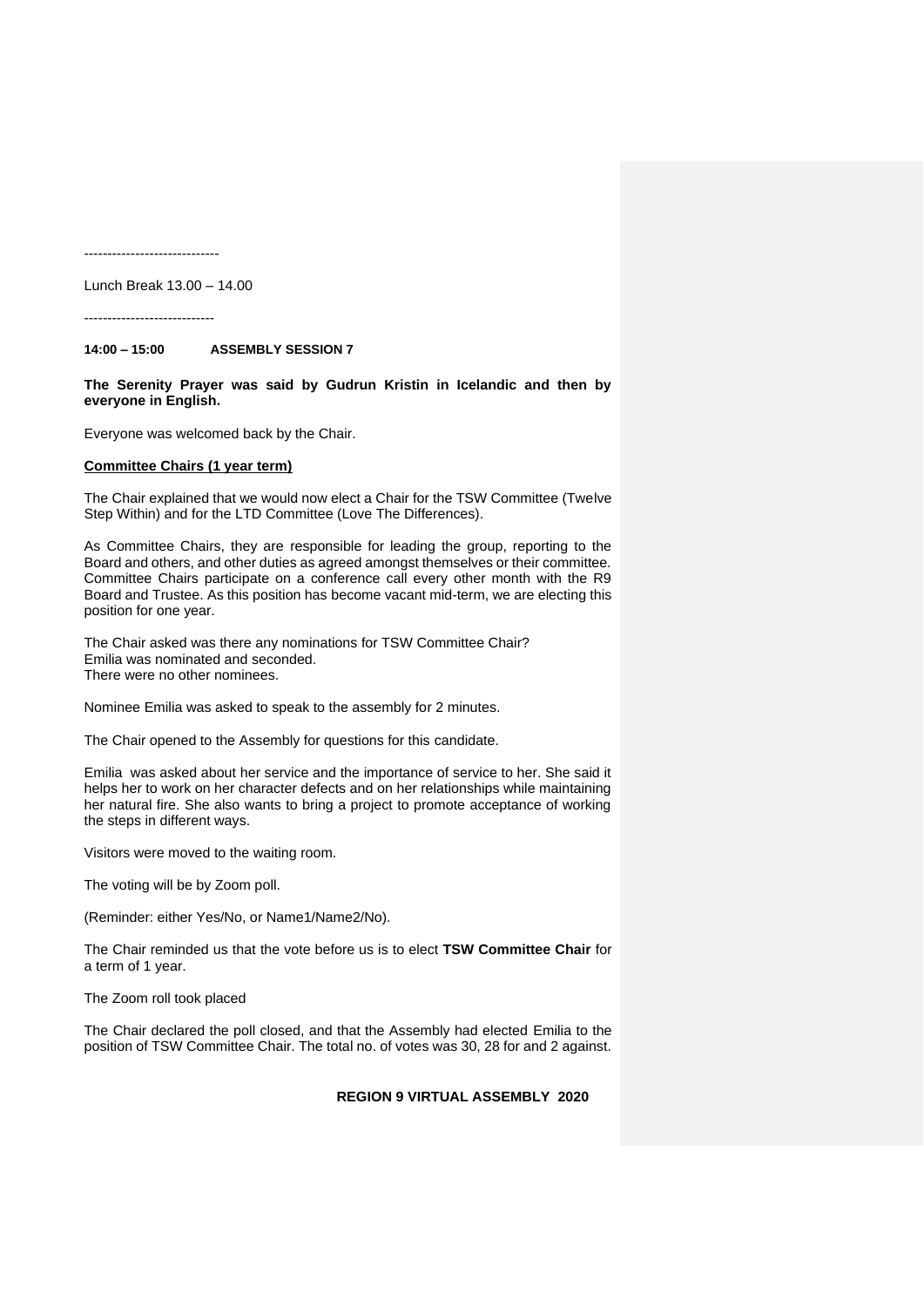#### **Nominations for the LTD Committee Chair:**

The Chair asked if there were any nominations for LTD Committee Chair? Loudovika nominated herself, was seconded and spoke to the assembly for 2 minutes.

Questions were posed concerning the projects discussed and how she would handle the broad remit.

Visitors were removed from the waiting room. The voting poll was run by Zoom.

The Chair explained that the vote before us was to elect LTD Committee Chair for a term of 1 year.

The Chair declared the poll closed, and that the Assembly had elected Loudovika to the position of **LTD Committee Chair**. The total no. of votes was 30, 29 for and 1 against.

#### **Affirmation of Region 9 Trustee (3 year term)**

The Chair explained that the position of Region Trustee is elected by the World Service Business Conference. In accordance with OA Bylaws and Region 9 Bylaws, we, the Region 9 Assembly may affirm up to 3 candidates for the position of Region 9 Trustee.

Application forms needed to be sent to the Region 9 Chair one month before Assembly.

This year, we have received one application, from Vasiliki. A copy of this application was sent to the Reps by email on October 15<sup>th</sup>.

Vasiliki was invited to address the assembly for 2 minutes, then there will be 5 minutes for questions. She said she is very passionate about representing non English speakers in OA so all non English speakers have the same opportunity for recovery.

Stella asked her what she enjoyed most about the position?

She said she loves the connection and that there is amazing recovery in Region 9 and it is not so well known because they are not English speaking. She would like to encourage people from Region 9 to do service beyond their country for the good of all of us.

Ilanit asked how else she represented R9 at WSBC level. Vasiliki said language and translations was only one aspect. Many other challenges for eg. international days were only planned with Christian and Jewish holidays, but there are other religious holidays in R9. It's the same as the Dignity of Choice there are a number of plans.

Visitors were removed to the waiting room.

The Chair explained that the vote before us was to affirm Vassiliki as **Nominee** for Region 9 Trustee for a term of 3 years.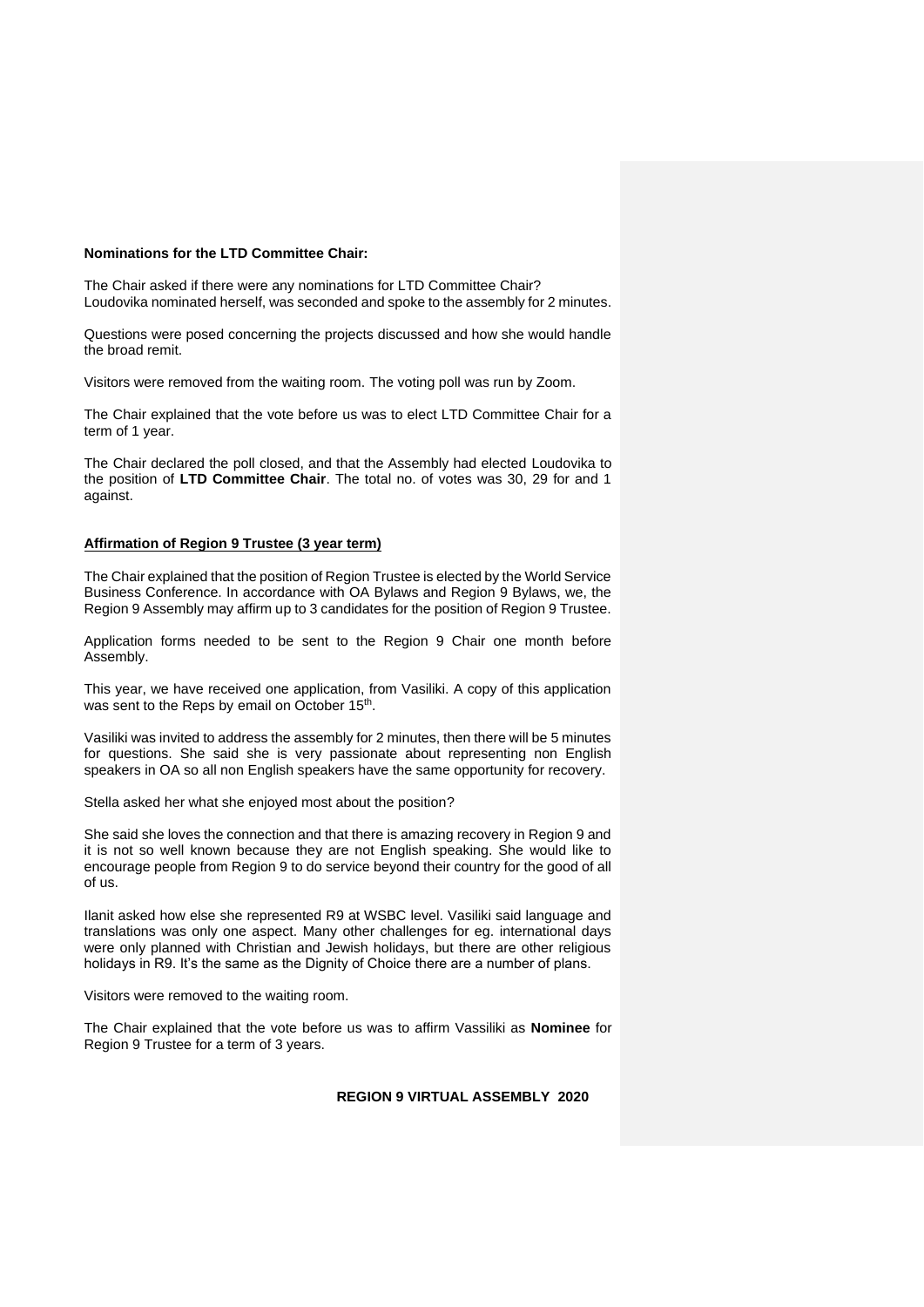The poll was run by Zoom.

The Chair declared the poll closed, and that the Assembly had agreed to affirm the nomination of Vasiliki to the position of **R9 Trustee** nominee. The total no. of votes were 30; 30 voted for and 0 against.

#### **Region 9 Coordinators List**

**The Chair** explained there are a number of positions vacant for service coordinators.

**The webmaster** has stepped down. The Chair asked if there was anyone available who has the experience. No-one volunteered.

**Unaffiliated meetings liaison** position is vacant. No-one volunteered.

**Newsletter vacancy** – it is done once a year after Assembly. It can be done by a number of people and there can be any number of newsletters. Terese volunteered for this position.

**Byelaws and P&P position** is available. No-one volunteered.

**Fundraising assistant** position is vacant. Stella volunteered to do this.

**The Country Liaison Officer** – there is a position vacant here. Daniela volunteered.

Aniko asked a question if each position is supported by anyone?

The Chair explained that each position has a Board liaison member. People can volunteer after Assembly and ask other people to help as well.

IIanit shared her experience of doing the Newsletter service position.

Marie S asked the abstinence requirements and if it should be brought back to the IGs. The Chair responded it can, but the board can also appoint people into vacant service positions.

#### **5 minute break**

#### **Emergency Motion**

The Chair said there was a suggestion to amend the agenda. We did not receive any applications for the Delegate Position to represent Region 9 at WSBC this year. However, it has been presented to the Chair that there might be people willing to fill the position in the Assembly if the Assembly were willing to rescind this policy. But this discussion would take time away from people sharing.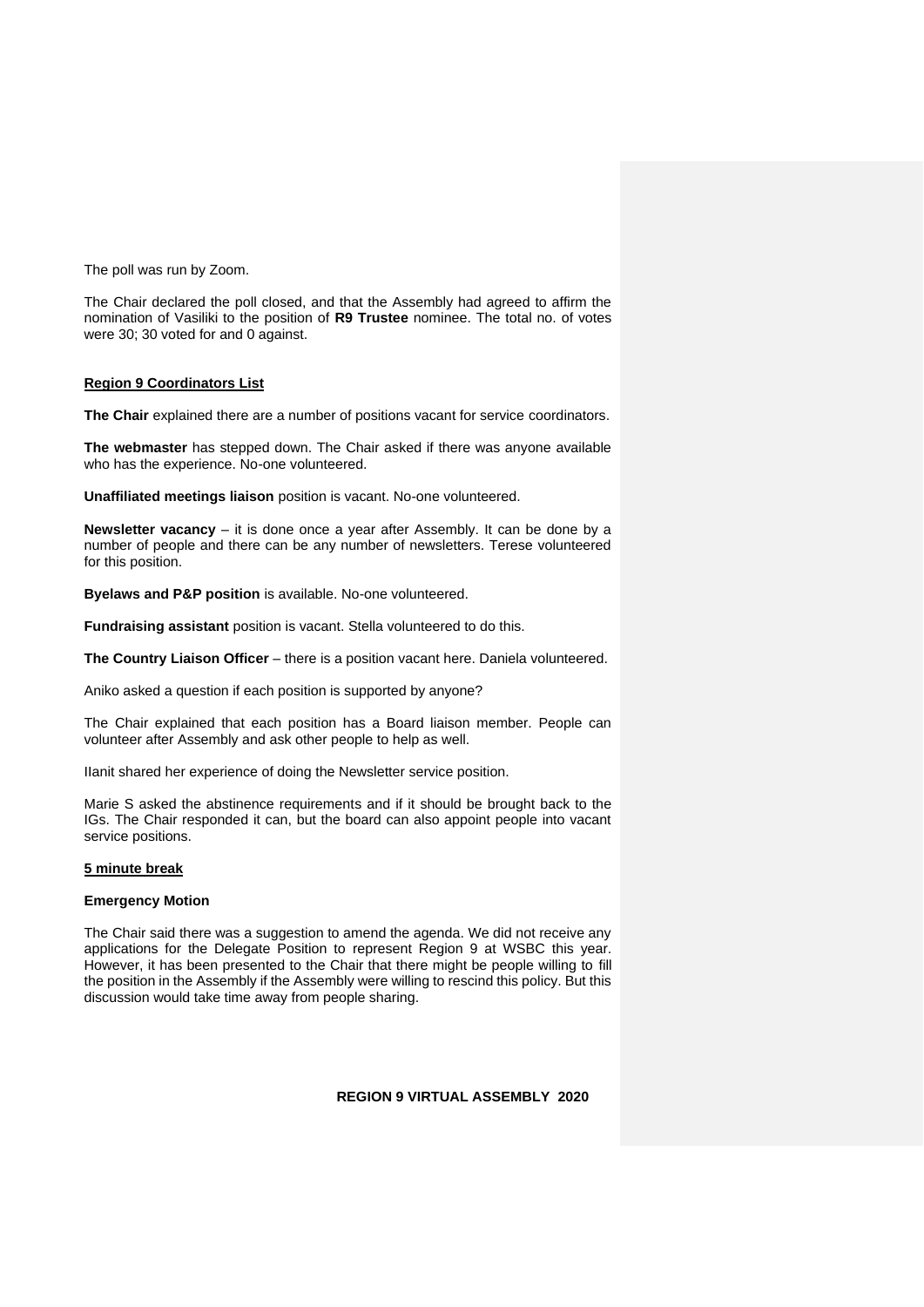The Chair presented this in the form of a Motion: The motion is to temporarily suspend the R9 policy of NOT accepting nominations from Reps from the Assembly floor. The motion has been seconded.

The Chair invited two people to speak FOR and TWO against.

Alexandra D & Emilia spoke for. Charlotte & Stella spoke against.

There were 5 minutes given to questions from the floor.

A yes/no vote was run.

The Chair declared the motion to suspend the R9 policy of not accepting nominations was adopted by the Assembly; 17 voted yes and 9 no. The motion was passed.

Prune was nominated and accepted. A number of other people were nominated and declined.

Prune was invited to speak to the Assembly.

5 minutes of questions from the floor.

Two questions were posed.

The visitors were moved to the waiting room.

A zoom poll was run.

The Chair declared the poll closed and the Assembly passed the motion to send Prune as the WSBC Delegate for Region 9 in 2021. 30 votes in total; 24 voted for and 6 votes against.

#### **Unfinished Business**

#### **7th Tradition contribution**

7th Tradition was collected from Assembly. Mel, the Banker confirmed the 7th Tradition contribution amount of £558.00

#### **Green Dot Ceremony**

The Chair explained that at face to face assemblies, we would take a moment to recognise all the Green Dots at assembly, and ask them to remove the green dot stickers from their name badges. He said to all of Green Dots here at R9 Assembly "Well Done – you made it! You have completed your first R9 Assembly and you are no longer Green Dots. I sincerely hope that you will come back again next year (to Ireland) and share your experience as a Mentor to the new green dots that will be attending".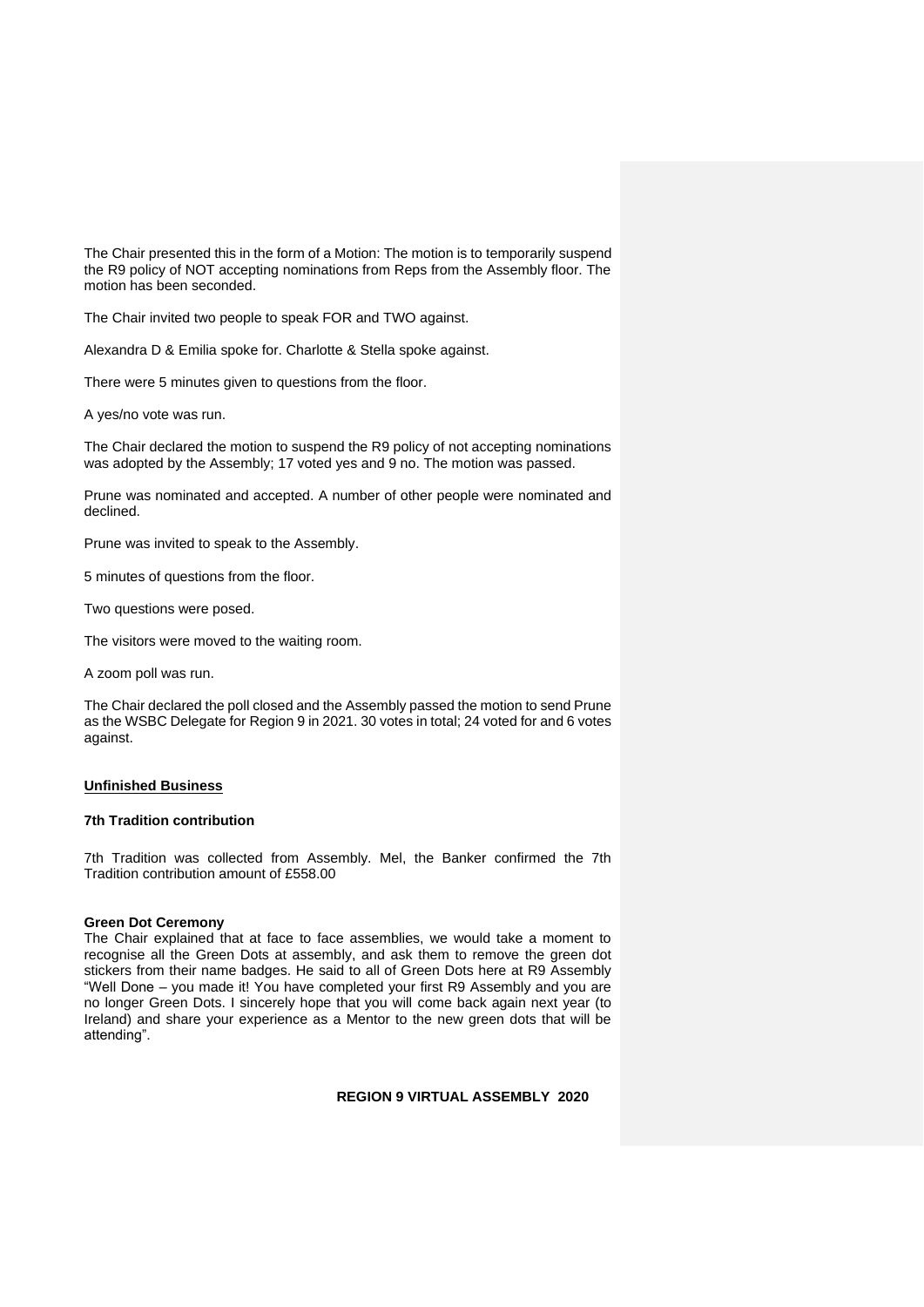#### **A word from next year's hosting committee:**

Invitation to Region 9 Assembly & Convention in 2021 (27<sup>th</sup> to 31<sup>st</sup> November) in Newry Northern Ireland by Marie S, Spirit of Hope IG, Rep

#### **REMINDER**

The Chair reminded the Assembly that the Office handover meeting for all outgoing and incoming Board members and Committee Chairs would be taking place here in this Zoom room right after we finish with the formal proceedings.

We finish up with Responsibility Pledge and OA Promise

Thanks from the Secretary, Communications Officer and Treasurer.

The Chair shared many thanks again to all who have been here at this most extraordinary Region 9 Assembly, and to those who have offered to give service to Region 9 going forward. He said that it has been his privilege to have been able to serve as R9 Chair for the past year, and in other positions for the previous 6 years and that he hoped to be able to see everyone at Region 9's 40<sup>th</sup> Annual Assembly next year in Ireland!

The 2020 Region 9 Virtual Assembly was closed with the Serenity prayer in Irish and Hebrew, and then together in English.

**16:00 ASSEMBLY CLOSED**

**Commented [I1]:** I wrote down 27.-31.October?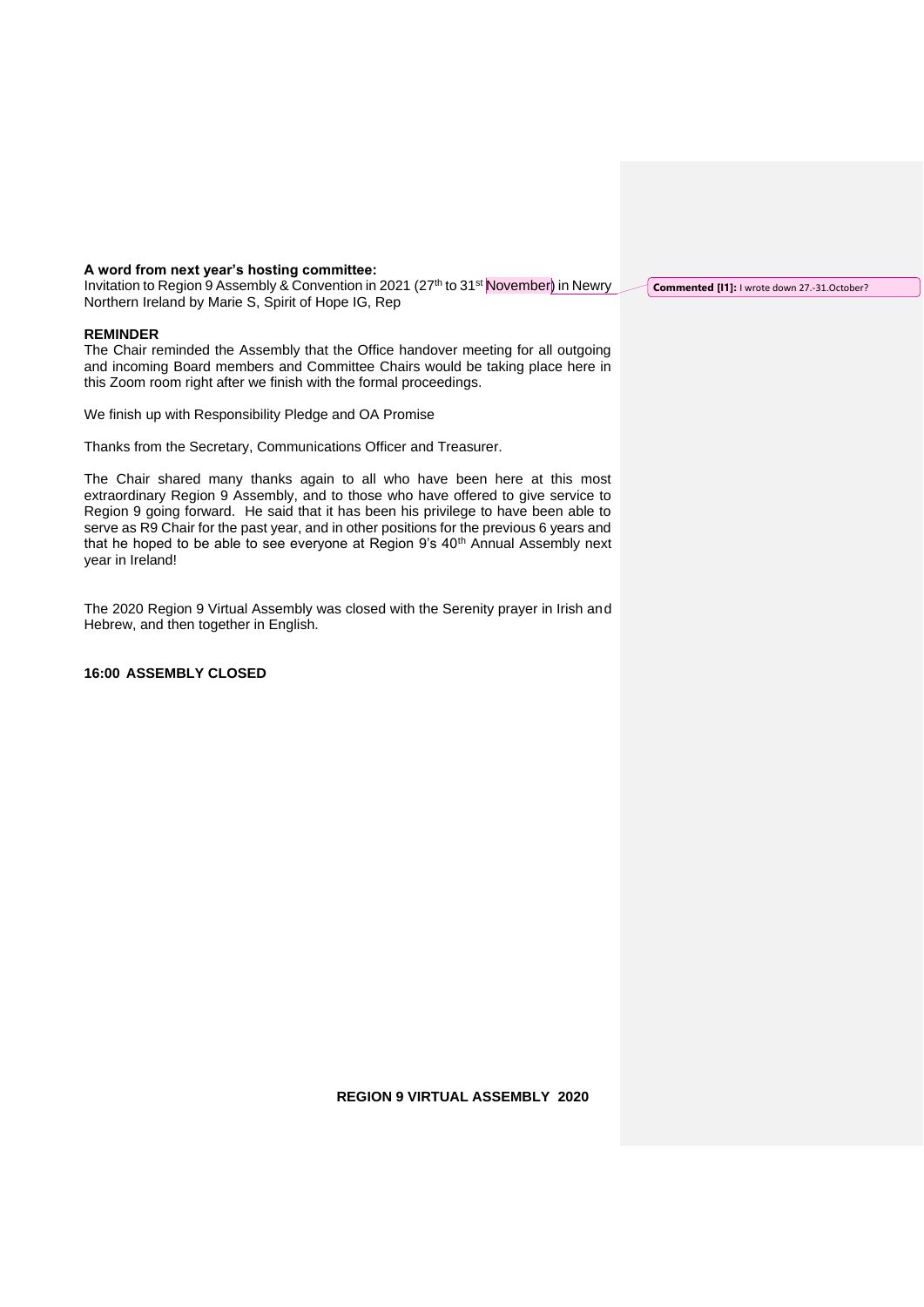#### **APPENDIX ONE**

|       | <b>OA Region 9 Annual Budget</b>            | <b>Final Figures</b><br>2019-2020 in<br>GBP | Preliminary<br><b>Approved</b><br><b>Budget 2020/21</b><br><b>GBP</b> | Proposed<br>Updated<br><b>Budget</b><br>2020/21<br>GBP | Preliminary<br><b>Approved</b><br><b>Budget</b><br>2021/22<br><b>GBP</b> |
|-------|---------------------------------------------|---------------------------------------------|-----------------------------------------------------------------------|--------------------------------------------------------|--------------------------------------------------------------------------|
|       |                                             |                                             |                                                                       |                                                        |                                                                          |
|       | <b>Opening Bank Balance</b>                 | £17,442.84                                  | £21,644.00                                                            | £25,598.28                                             | £30,448.28                                                               |
|       |                                             |                                             |                                                                       |                                                        |                                                                          |
|       | <b>Prudent Reserve</b>                      | £3,500.00                                   | £3,500.00                                                             | £3,500.00                                              | £3,500.00                                                                |
|       | <b>Working Surplus</b>                      | £8,500.00                                   | £8,500.00                                                             | £8,500.00                                              | £8,500.00                                                                |
|       | <b>Total Reserve</b>                        | £12,000.00                                  | £12,000.00                                                            | £12,000.00                                             | £12,000.00                                                               |
|       |                                             |                                             |                                                                       |                                                        |                                                                          |
|       | <b>Available Funds</b>                      | £5,442.84                                   | £9,644.00                                                             | £13,598.28                                             | £18,448.28                                                               |
|       | <b>INCOME</b>                               |                                             |                                                                       |                                                        |                                                                          |
| 1004  | <b>Taken from Available Funds</b>           | £0.00                                       | £0.00                                                                 | £0.00                                                  | £0.00                                                                    |
| 2001  | Contributions from OA R9 Groups and Service | £17,019.57                                  | £11,000.00                                                            | £33,500.00                                             | £10,000.00                                                               |
|       | <b>Bodies</b>                               |                                             |                                                                       |                                                        |                                                                          |
| 2002  | Contributions from OA R9 Assembly and       | £2,046.86                                   | £1,000.00                                                             | £200.00                                                | £500.00                                                                  |
|       | Convention                                  |                                             |                                                                       |                                                        |                                                                          |
| 2010  | <b>Misc Fundraising</b>                     | £1,922.25                                   | £0.00                                                                 | £0.00                                                  | £0.00                                                                    |
| 2009  | <b>Members Contributions</b>                | £262.54                                     | £1,000.00                                                             | £500.00                                                | £500.00                                                                  |
| 2006  | <b>Bank Interest</b>                        | £138.44                                     | £0.00                                                                 | £0.00                                                  | £0.00                                                                    |
|       | Contributions via PayPal                    | £0.00                                       | £0.00                                                                 | £0.00                                                  | £0.00                                                                    |
|       |                                             |                                             |                                                                       |                                                        |                                                                          |
|       | <b>Total Income</b>                         | £21,389.66                                  | £13,000.00                                                            | £34,200.00                                             | £11,000.00                                                               |
|       | <b>Total Available Funds</b>                | £26,832.50                                  | £22,644.00                                                            | £47,798.28                                             | £29,448.28                                                               |
|       | <b>EXPENDITURE</b>                          |                                             |                                                                       |                                                        |                                                                          |
| 3001  | Chair Travel Expenses for RCC1 (WSBC)       | £1,032.65                                   | £1,950.00                                                             | £1,950.00                                              | £1,950.00                                                                |
| 3002  | Chair Travel for RCC2 (Aug)                 | £0.00                                       | £1,750.00                                                             | £1,750.00                                              | £0.00                                                                    |
| 3003  | Chair Travel for RCC3 (Oct/Nov)             | £0.00                                       | £0.00                                                                 | £0.00                                                  | £0.00                                                                    |
| 3004  | Nominee Trustee Travel Expenses for WSBC    | £0.00                                       | £1,950.00                                                             | £0.00                                                  | £0.00                                                                    |
| 3005  | Region 9 Board Assembly Travel and          | £1,726.00                                   | £2,950.00                                                             | £0.00                                                  | £3,250.00                                                                |
|       | Accomodation                                |                                             |                                                                       |                                                        |                                                                          |
| 3006  | <b>Region 9 Assembly Materials</b>          | £0.00                                       | £90.00                                                                | £90.00                                                 | £100.00                                                                  |
| 3008  | Region 9 Assembly Rep Assistance Fund       | £1,005.81                                   | £3,500.00                                                             | £0.00                                                  | £3,500.00                                                                |
| 3005a | Region 9 Assembly Parliamentarian           | £0.00                                       | £250.00                                                               | £0.00                                                  | £250.00                                                                  |
| 3008a | Region 9 Delegates to WSBC (Apr)            | £763.62                                     | £1,850.00                                                             | £1,850.00                                              | £1,850.00                                                                |
| 3009  | Technology                                  | £223.58                                     | £260.00                                                               | £260.00                                                | £300.00                                                                  |
| 3012  | Secretary Expenses: Board                   | £0.00                                       | £25.00                                                                | £25.00                                                 | £25.00                                                                   |